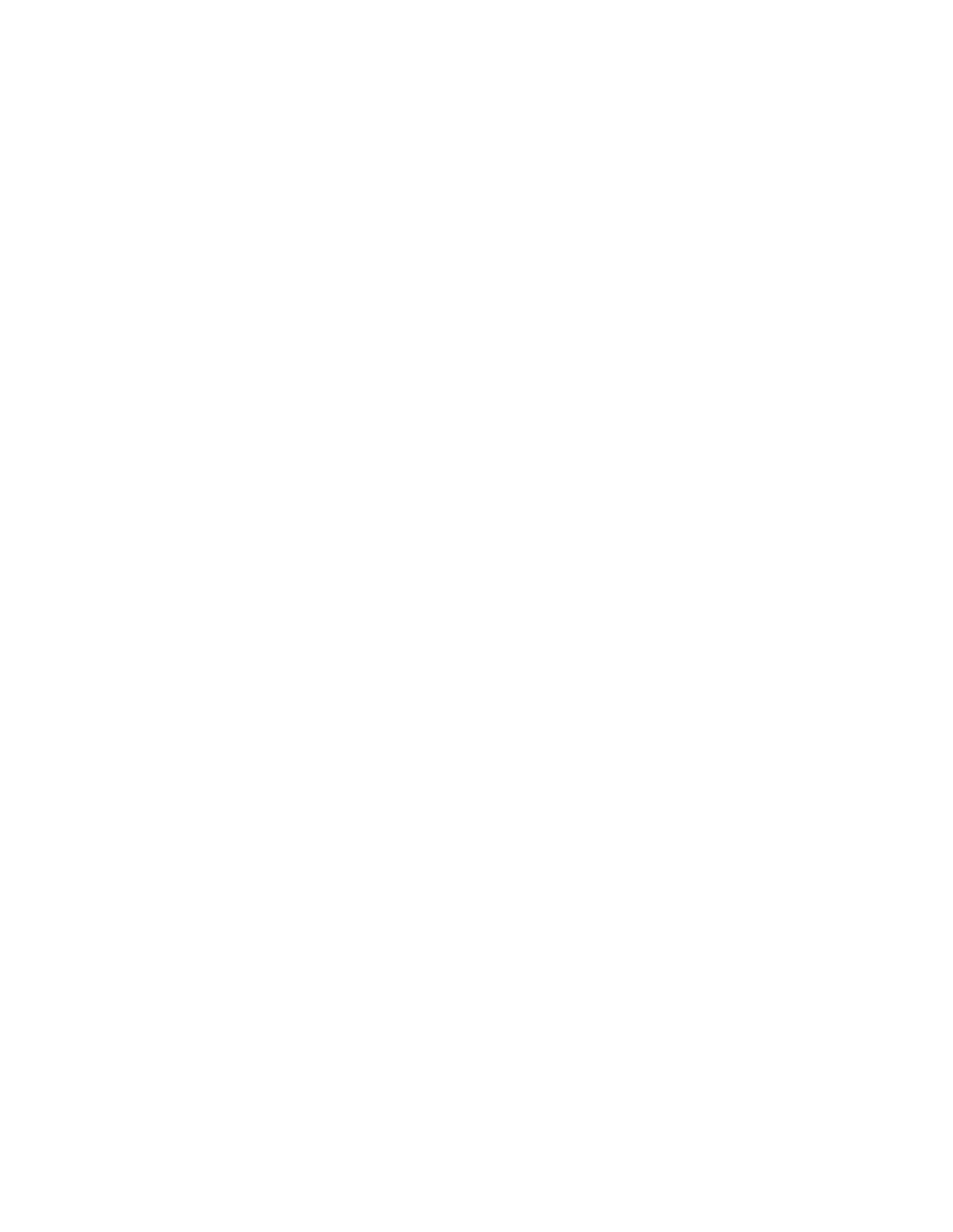



Bradford H. Gray, Ph.D. Kathy Hebert, M.D., M.M.M., M.P.H.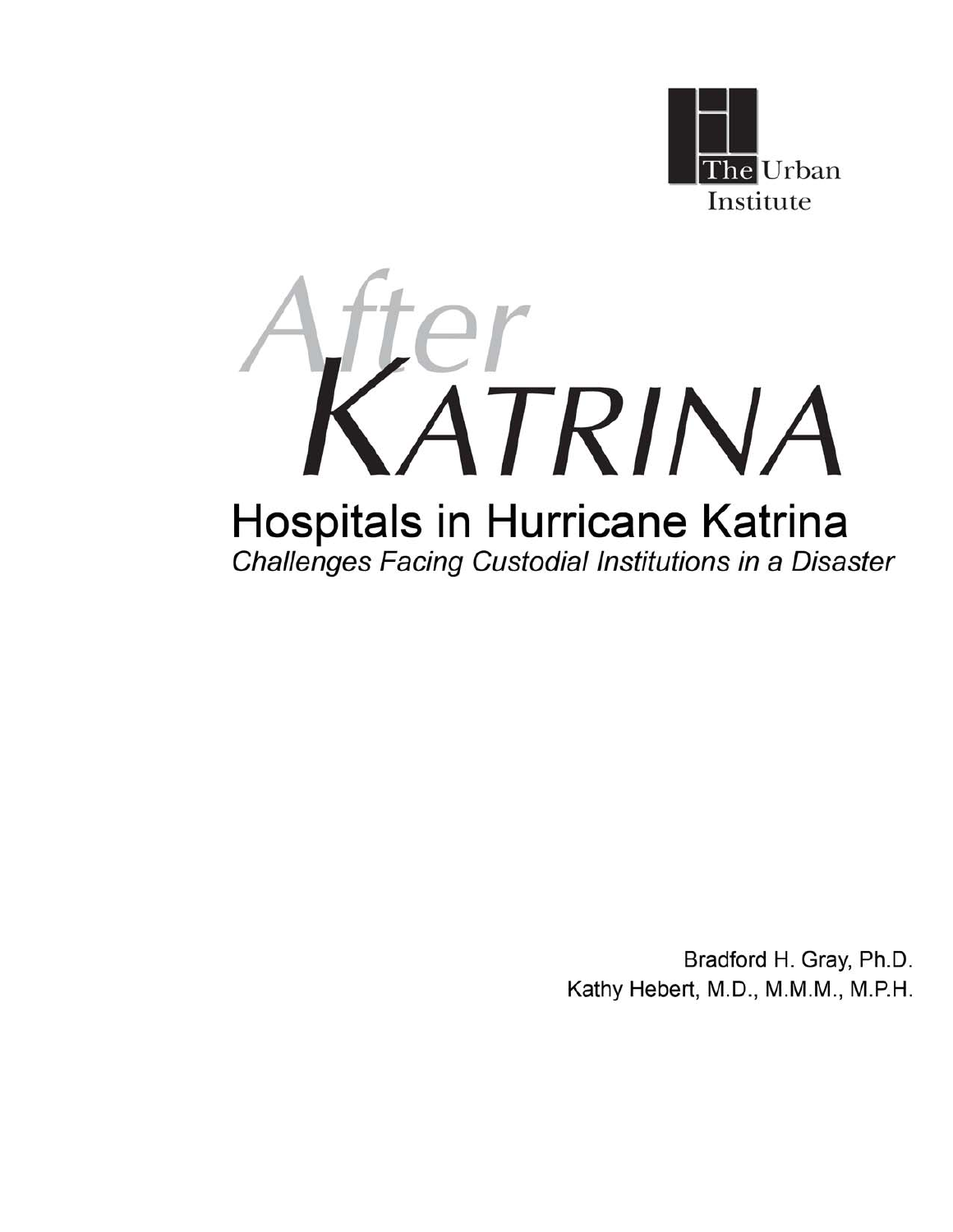Copyright © July 2006. The Urban Institute. All rights reserved. Except for short quotes, no part of this paper may be reproduced in any form or used in any form by any means, electronic or mechanical, including photocopying, recording, or by information storage or retrieval system, without written permission from the Urban Institute.

#### **About the Photographer**

In addition to being an amateur photographer, Christian Kuffner works for WWOZ 90.7 FM, New Orleans' Jazz and Heritage Station, and plays accordion for a local band called the Zydepunks. Christian is a native of Cuenca, Ecuador.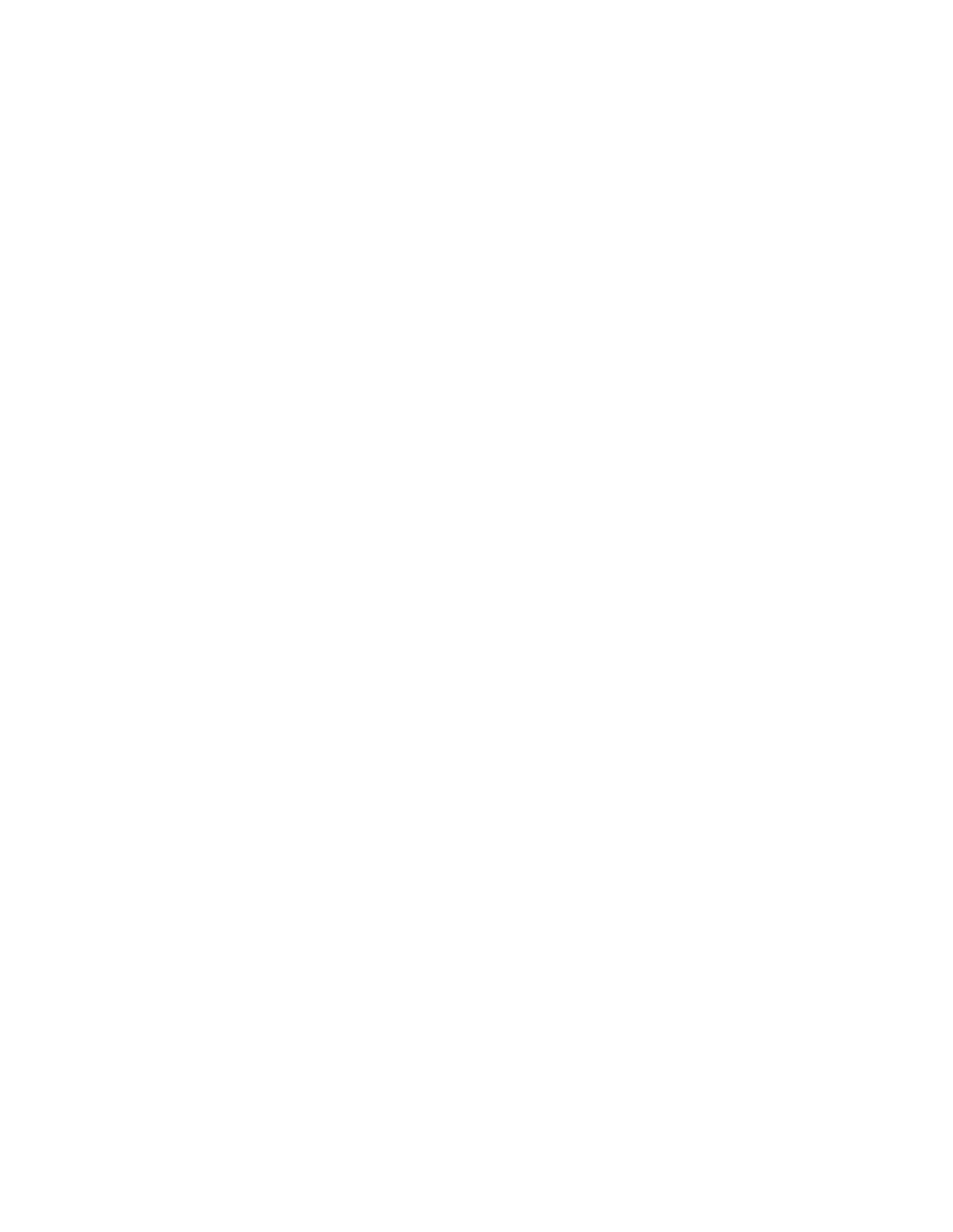## Hospitals in Hurricane Katrina

## Challenges Facing Custodial Institutions in a Disaster

The evacuation order contained exemptions for certain people, including city, state and federal officials, inmates of the parish prison, those in hospitals, tourists staying in hotels, and members of the media.

*New Orleans Times-Picayune*, Sunday, August 28, 2005

Hospitals were part of the problem and the solution during the Hurricane Katrina crisis. They cared for some of the city's most vulnerable people, but they also presented some of its most difficult challenges once flooding made evacuation necessary.

In the days after Hurricane Katrina struck and New Orleans' infrastructure failed, hospitals and other organizations that have custodial responsibility for human beings (such as nursing homes and jails) faced special difficulties. In some two dozen hospitals, patients had to be evacuated because of the loss of power, water, and sewage service, $<sup>1</sup>$  and many of these hospitals</sup> required external assistance that was slow to arrive. Meanwhile, patients' needs for care continued unabated. Some hospitals evacuated all patients successfully, but by the end of that long week, some had become places of death.

This paper explores what happened in New Orleans–area hospitals during and after Hurricane Katrina and why hospitals had such varied experiences. We conclude with lessons based on the Katrina experience.

## **A Note on Methods**

This paper is based on interviews with a dozen hospital executives, public officials, leaders of trade associations, and others who had firsthand experience of the flooding in New Orleans. We also use accounts published during and after the events of that terrible week.

At the time of our interviews, the Louisiana attorney general's office had opened criminal investigations into the deaths of hospital and nursing home patients, once the scale of the tragedy became clear. Some hospital officials were not willing to speak with us, and some spoke only off the record. Some information we obtained in interviews is thus unattributed. Also, one hospital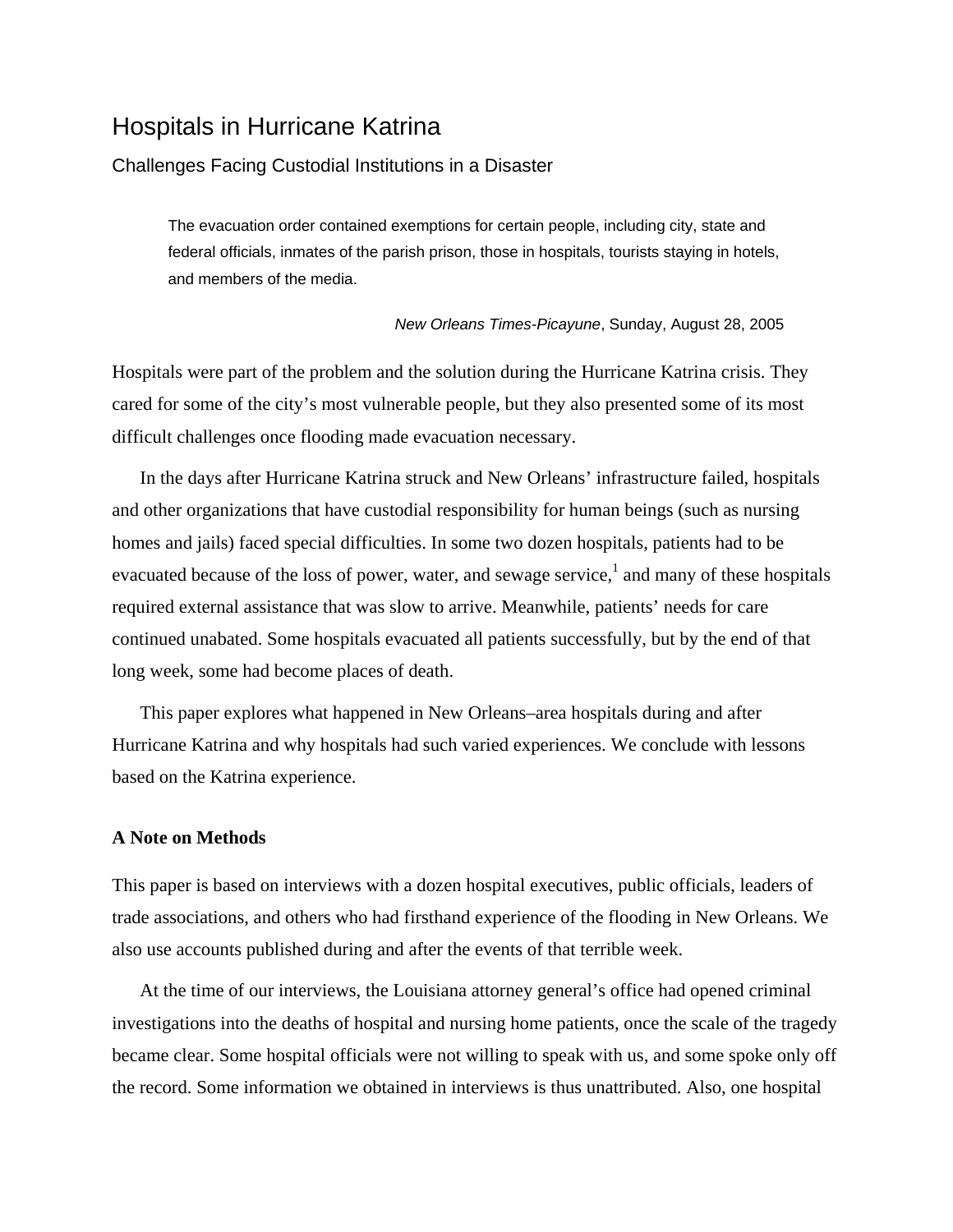responded to our questions in writing rather than in an interview. We are grateful to all who shared their experiences with us.

This project was approved by the institutional review board at the Urban Institute. At its suggestion, we obtained a Confidentiality Certificate from NIH to assure that we could not be compelled in any legal proceedings to identify anyone who gave us information.

## **The Problem**

Hurricane Katrina presented New Orleans and its hospitals with the effects of two related but distinctive events. The first was the hurricane itself, which arrived on Monday morning, August 29, 2005, with heavy rain and sustained winds of 120 to 130 mph, with gusts up to 160 mph. Electrical and communications services were disrupted by the destruction of landlines and the toppling of cell phone and radio repeater towers, but hospitals and other large buildings suffered only superficial damage.

For hospitals, the problems created by the storm would have been minor were it not for the second event—the failure Monday night of the levees protecting New Orleans from Lake Pontchartrain and the Mississippi River. By Tuesday morning, large sections of the city were under as much as 15 to 20 feet of water, far exceeding the capacity of the city's pumping system (which was designed to pump water into the very canals whose walls had been breeched). Evacuation became essential in the flooded areas.

The situation was particularly urgent for the hospitals that lost power, communications, and water/sewerage service, and that couldn't resupply such essentials as drugs, blood, linens, and food. According to figures assembled by the Louisiana Hospital Association (LHA) during the storm, 1,749 patients occupied the 11 hospitals surrounded by floodwaters.<sup>2</sup> Many of these beleaguered hospitals received much publicity during the crisis—Charity Hospital, University Hospital, Tulane University Hospital, Veterans' Affairs Medical Center, Lindy Boggs Medical Center, and Memorial Medical Center.

The LHA's compilation also showed that these 11 hospitals housed more than 7,600 people in addition to their patients. Some were staff members, but hospitals, like the Superdome and convention center, became refuges for patients' families and for thousands of others who left their homes. Hospitals also housed pets. Personnel at Lindy Boggs Medical Center dealt with 45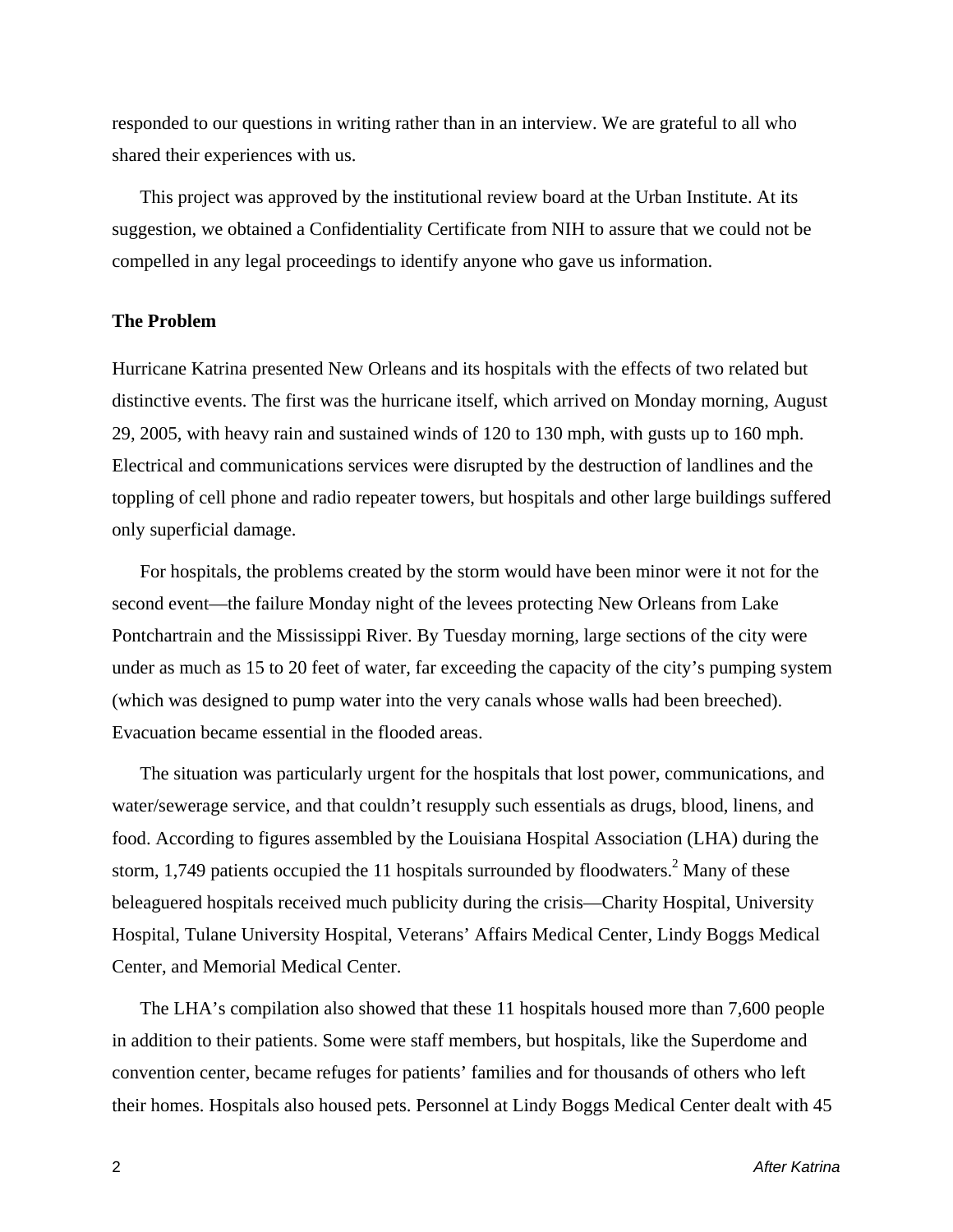dogs, 15 cats, and a pair of guinea pigs brought in by staff and patients to ride out the storm.<sup>3</sup>

Conventional modes of transportation were used to evacuate a dozen or so hospitals that were not isolated by water. But evacuation from the 11 flood-bound hospitals posed the most difficult problems, requiring the use of boats or helicopters.

## **Why Didn't Hospitals Evacuate in Advance?**

Hospitals threatened by the approach of Hurricane Katrina faced a dilemma. It was certainly understood that Katrina was an unusually powerful storm with the potential to do terrible damage; but its course was uncertain, and hospitals had survived numerous previous storms. Officials at Charity Hospital said they did not consider evacuation in advance because Charity had always been where nursing homes and other facilities sent patients in major storms.

In advance of the hurricane, many hospitals in the New Orleans area discharged ambulatory and stable patients. One hospital told us that its psychiatric patients were bused to Tennessee on Saturday. Officials at another hospital wanted to evacuate ICU patients in advance of the storm but were unable to find a hospital that would accept them. These hapless patients were then transferred to another local hospital that was subsequently surrounded by floodwater.

But many patients could not simply be discharged in advance of the storm. Some were recovering from surgery or debilitated by disease. Some depended on mechanical assistance to breathe. Demented patients, newborn babies, and others also couldn't be released. Some patients had even come in anticipation of the storm, including those requiring dialysis and those transferred from nursing homes.

Once the mayor gave the evacuation order for the population at large on Saturday—an order that excluded hospitals—exit routes from the city became heavily congested. Moreover, there was no city or state plan for moving hundreds of patients from multiple institutions. Nor were enough vehicles available once it became apparent that New Orleans would be struck. Hospitals did have contractual arrangements for ambulance services in an evacuation, but one hospital official said that when he called on Sunday to move 12 ventilator patients to Lake Charles, he was told that the mayor had taken control of all ambulances and that in any case, the traffic was so bad that they would not likely get back and forth before the storm hit.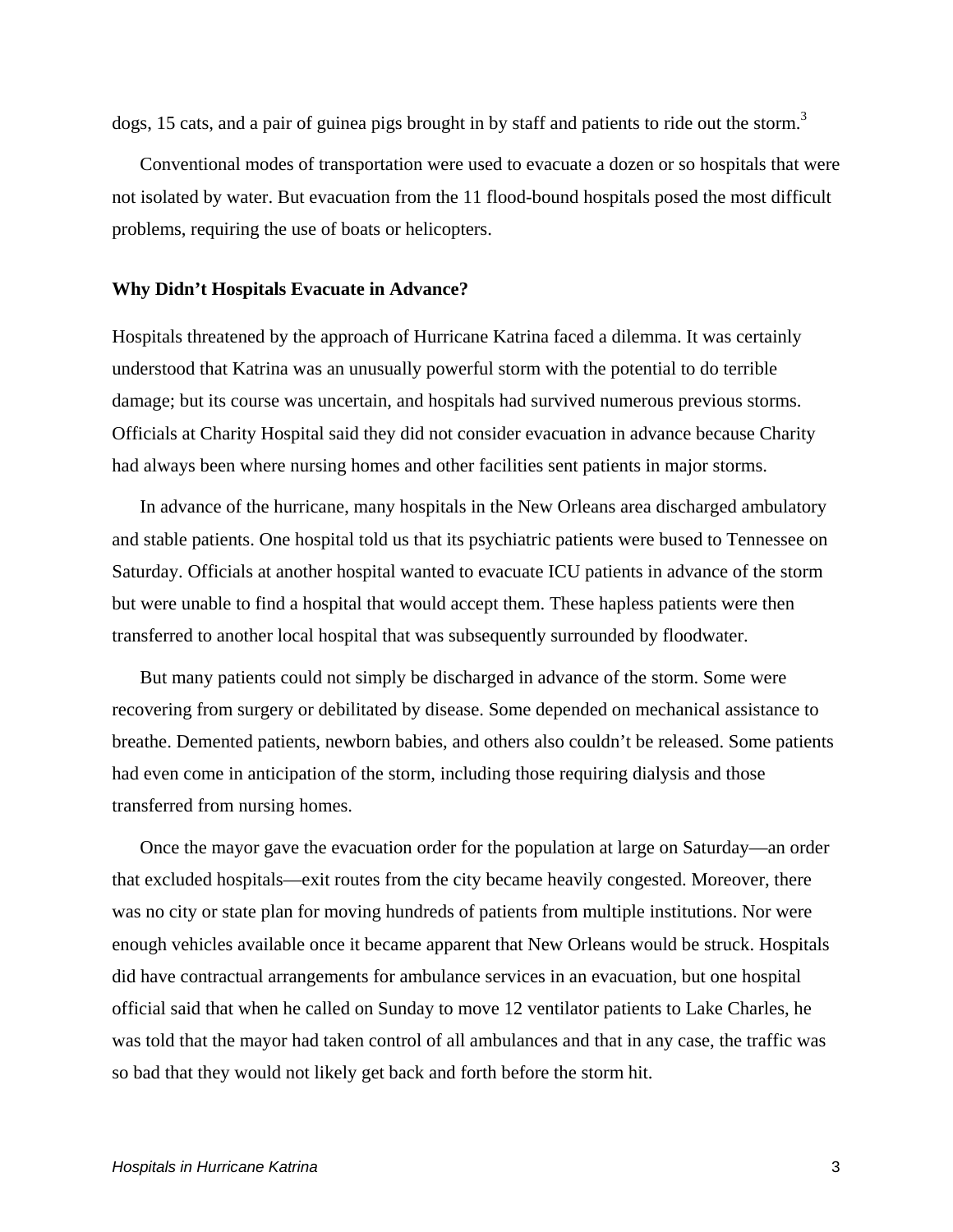An additional practical problem was the need for a destination for the patients. Critically ill patients could not simply be transported north or west. Some hospitals reported that in advance of the storm, they had been unable to find hospitals that were both reasonably close and willing to accept patients from New Orleans, in part because those hospitals did not know how they would be affected by the storm.

But even had advance evacuation been possible, it was not clearly the correct course of action. For patients who were disoriented or on respirators or in traction, for example, evacuation posed enormous logistical challenges, especially because external conditions were harsh. Hospital officials believed that many patients in critical condition would be put at undue risk in a hasty evacuation, particularly considering the expected traffic jams. The patients were thought to be safer where they were.

Moreover, before the storm, it was not clear that evacuation would be necessary; where Hurricane Katrina would make landfall and how New Orleans would be affected was uncertain. The unpredictability of hurricanes was well understood by hospital and governmental officials. A year earlier, New Orleans was threatened by Hurricane Ivan. What the *Times-Picayune* called "mind numbing-congestion" resulted, as more than 600,000 people tried to flee the city in a single day. At its peak, traffic backed up for 30 miles. The hurricane then changed paths, turning east to strike the Alabama-Florida coast. New Orleans was spared. Had hospitals evacuated unnecessarily, any patient deaths would have been criticized harshly.

## **A Hospital that Evacuated before Katrina**

Although none of the New Orleans hospitals evacuated in advance of Hurricane Katrina, St. Charles Parish Hospital in Luling, Louisiana, some 20 miles west of New Orleans, made a different decision. That hospital's patients were evacuated on Sunday afternoon in advance of the storm.<sup>4</sup>

Hospital officials began to consider advance evacuation on Saturday, even though the hospital had never before evacuated in advance of a hurricane. But the hospital was a singlestory building, and Katrina seemed particularly threatening. On Saturday afternoon, the CEO called several hospitals; Desoto Hospital in Mansfield, Louisiana, some 300 miles away, agreed to accept the patients. After a night of planning, the decision was made on Sunday morning to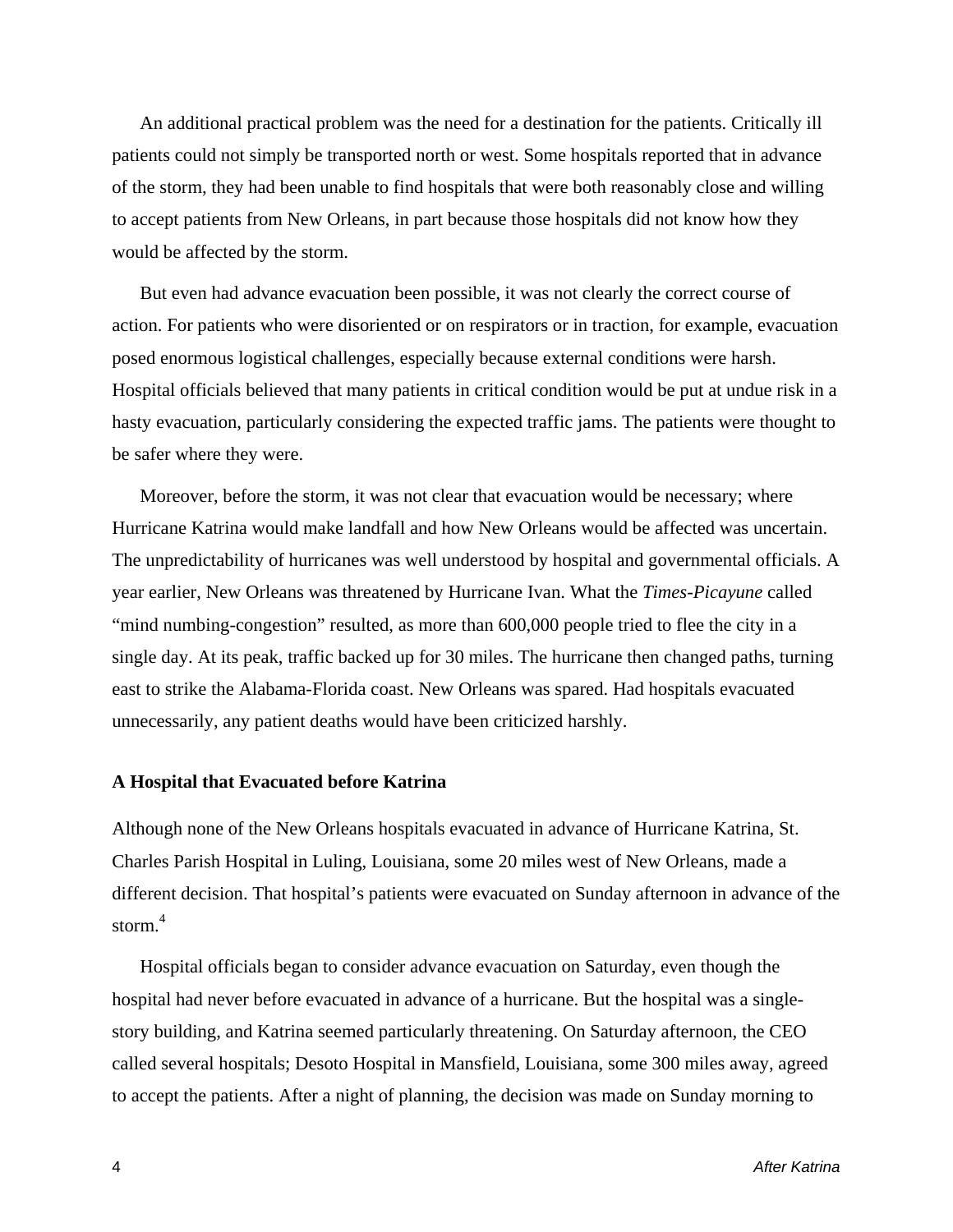evacuate the hospital's medical patients using three ambulances (for the six sickest patients) and two wheelchair-accessible school buses that had been outfitted for the parish's medically needy. Two additional school buses transported the psychiatric patients. The nursing and pharmacy staff assembled a week's worth of medicines and supplies, and patient care staff (both physicians and nurses) were organized to accompany the patients.

The buses left at 1:00 p.m. on Sunday; the ambulances did not leave until after 4:00 p.m. because of the complexities in arranging a transfer in Baton Rouge to ambulances that would complete the trip to Mansfield. The buses soon encountered gridlock traffic. The first leg to Morgan City, normally a one-hour trip, took 6 to 7 hours. At 10:00 p.m. the buses stopped at a shelter for the medically needy in Lafayette, 120 miles from Luling. The patients rode out the hurricane there, and some were admitted to a hospital in Lafayette. Others were transported to Mansfield as planned, after the hurricane passed.

Patients who were transported by ambulance had a different experience. With the assistance of an escort from the sheriff's department, the patients reached their destination in Mansfield (320 miles from Luling) at about the same time the bused patients reached Lafayette. The transferred patients remained there for the rest of the week, cared for by personnel transported with them from St. Charles Parish Hospital. That hospital's emergency room reopened late Monday afternoon on emergency power, with ancillary clinical department support (e.g., lab, xray, respiratory), but the inpatient units did not admit new patients until full power was restored at the end of the week. At that time, most of the patients who had been evacuated were returned to the hospital.<sup>5</sup> In retrospect, hospital officials believe that they made the right decision in evacuating before the storm.

#### **Conditions inside Hospitals after Hurricane Katrina**

Our interviews and press accounts provide a picture of the terrible conditions faced by medical staff and others trying to care for patients after Hurricane Katrina. Some hospitals were shortstaffed; those who made it in worked long shifts in adverse conditions. Patient care became exceedingly difficult as hospitals lost power to operate vital equipment such as lab and x-ray equipment, dialysis machines, and elevators. Temperatures rose above 100 degrees in many institutions (fixed windows were smashed from the inside with furniture at some), toilets backed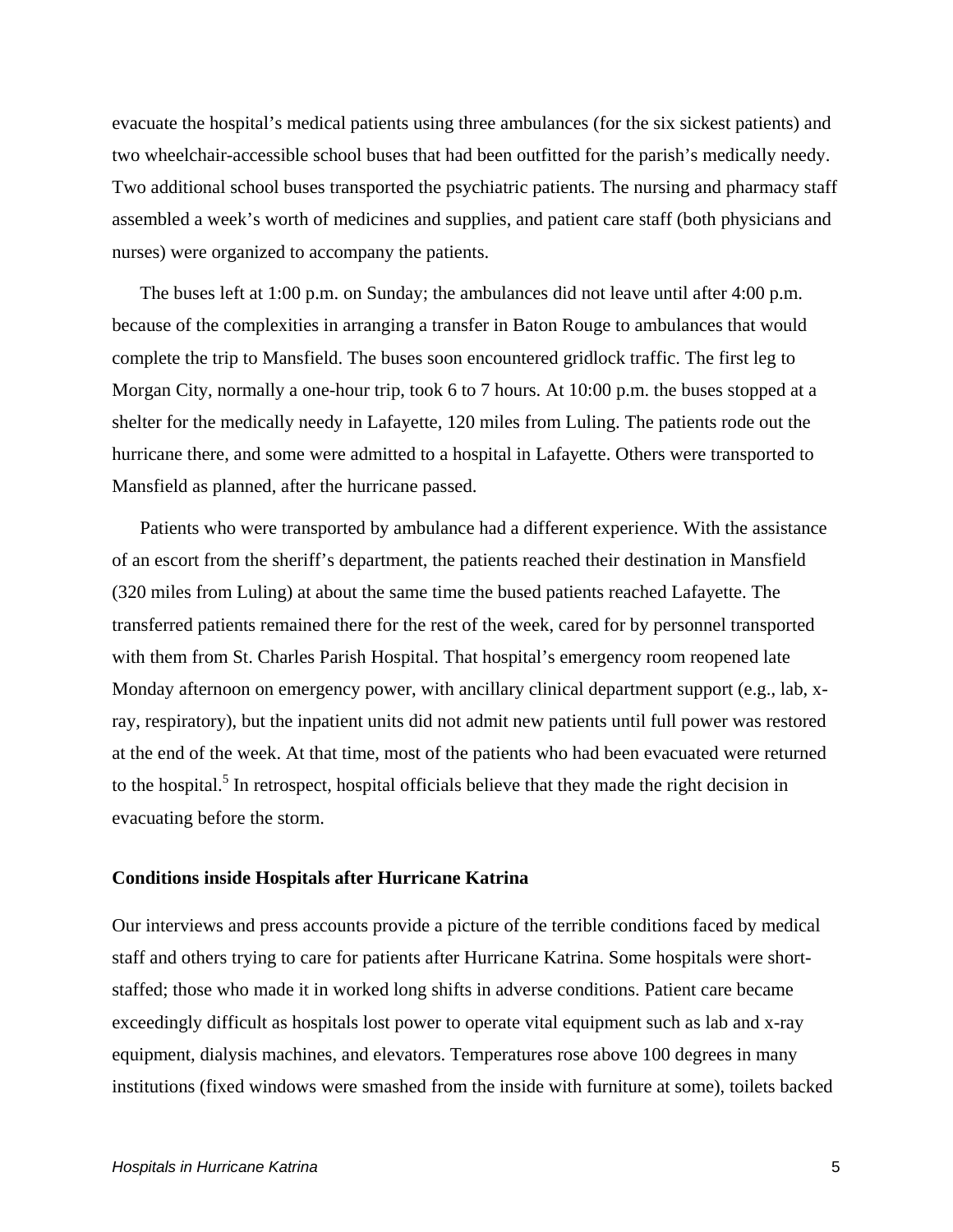up, and essential supplies dwindled. Many hospitals reported struggling to care for ventilatordependent patients after hospitals lost electricity. One hospital told us of emergency surgery being done by flashlight, with little or no anesthesia.

The most detailed descriptions of conditions during the crisis came from Charity Hospital, the venerable public hospital that was surrounded by waist-deep water. There were accounts of dozens of critically ill patients being carried up and down dark stairwells because the elevators were not working (the ICU was on the 12th floor), hospital personnel using "jerry-rigged ventilators" to "physically breathe" for patients, family members fanning patients for hours in sweltering rooms, workers using buckets or plastic bags as toilets, doctors making rounds by flashlight, personnel unable to check lab values or use electronic devices for IV medications, patients occupying stretchers in the halls, the emergency department moving from the first to the second floor to escape the floodwaters, personnel brushing teeth and feeding each other with IV fluid after food ran out on Wednesday, people sleeping on the roof to escape the heat and stench, bodies being stacked in a stairwell because the basement morgue was both full and inaccessible, and personnel feeling that the hospital had been forgotten after telephones and electronic communication failed.

By Tuesday morning, after flooding put Charity's generators (which were in the basement) out of commission, it became evident that patients in the ICU had to be evacuated. By Wednesday, *all* patients (more than 350 by the LHA's count) clearly needed to be evacuated. The process was not completed until the end of the week. Even so, and notwithstanding the terrible conditions described above, only 8 patients at Charity died during the ordeal, mostly ICU patients who, according to the CEO, were expected to die.

Many more deaths were reported at two hospitals owned by Tenet Healthcare Corporation: Memorial Medical Center and Lindy Boggs Medical Center. Nineteen bodies were found at Lindy Boggs and 45 at Memorial, though company officials indicated that 11 had died before the storm. Those deaths became the subject of separate criminal investigations by Louisiana's attorney general and the New Orleans district attorney,<sup>6</sup> so information is limited to contemporary press accounts and an interview given by George Saucier, the CEO of Lindy Boggs Medical Center, to Joseph Parker, the president of the Georgia Hospital Association.<sup>7</sup>

By Saucier's account, Lindy Boggs Medical Center suffered only superficial damage during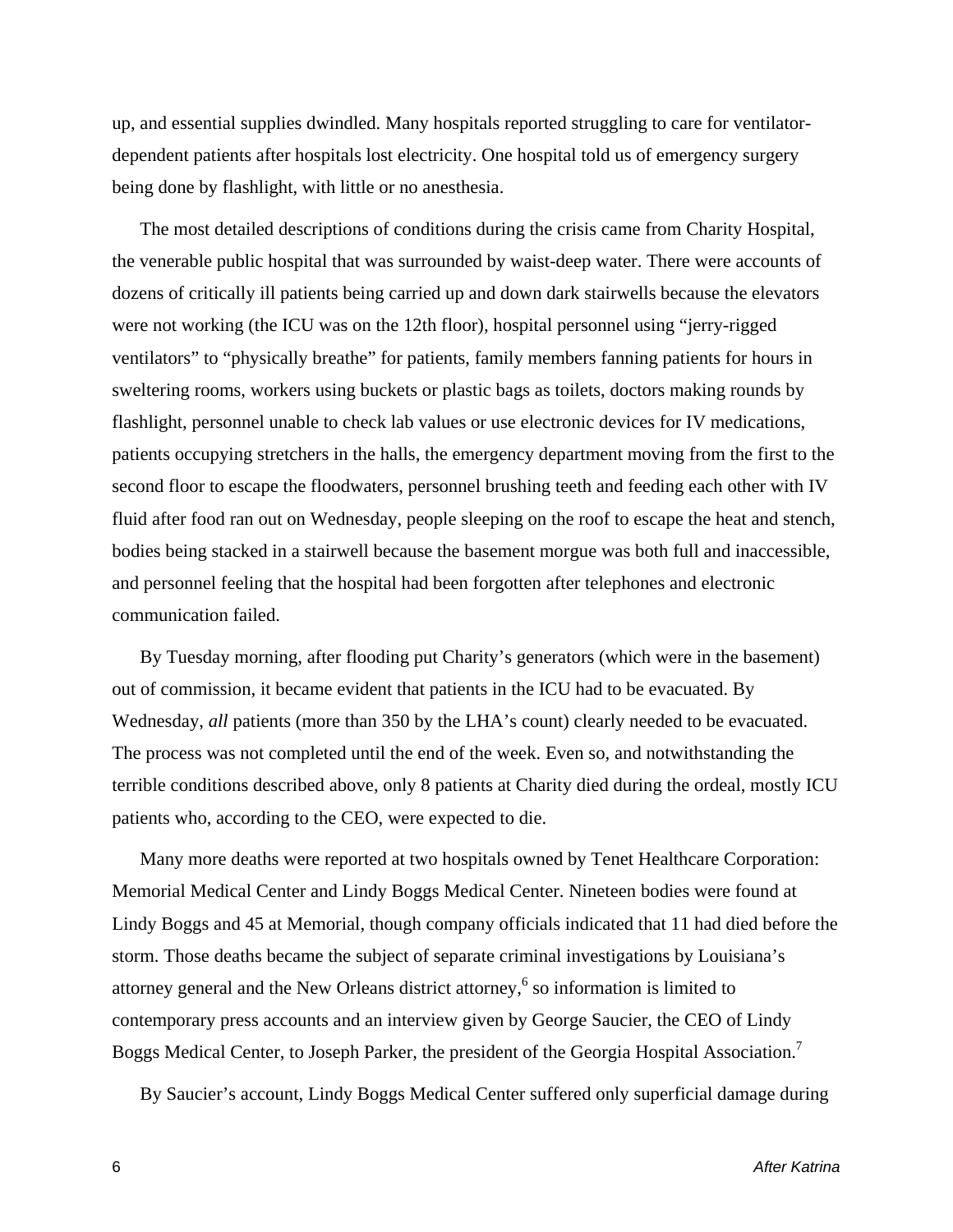the storm. But by that Monday evening, flooding had begun, the hospital's generators had stopped working, water pressure was gone, and all communications with the outside world were severed. When the hospital heard from no one on Tuesday, people began to get nervous.

The hospital lost power in the storm or soon thereafter. Saucier reported that a team of nurses alternated 30-minute shifts to hand-operate the ventilators sustaining four ICU patients; then family members were trained to take over. Dr. Thiagarajan Ramcharan, a transplant surgeon working at Lindy Boggs during the crisis, said in a press account a few days later that patients in the hospice unit were already dying by Tuesday from heat and dehydration, as the temperature in the hospital rose to nearly 100 degrees.<sup>8</sup> He believed that hospice patients accounted for most of the deaths at Lindy Boggs.

A lack of supplies contributed to the crisis. The hospital ran out of blood for transfusions and had "very little medication besides morphine."<sup>9</sup> At some point the pharmacy was locked, which Dr. Ramcharan described as standard evacuation procedure. The water supply was also depleted.

The experience at Memorial Medical Center was even grimmer. Between 220 and 300 patients and 1,500 others were stranded.<sup>10</sup> Only fragmentary information is available on conditions in the hospital. The failure of generators and the resulting debilitating heat are undisputed, as is the loss of running water and sewerage.<sup>11</sup> But reports about, for instance, whether looters broke into the hospital and whether the hospital had to ration food and water are conflicting. Heroic efforts by hospital personnel were reported, $12$  as were allegations that hospital personnel had ended the lives of some patients they believed would not survive the ordeal.<sup>13</sup>

Louisiana's attorney general opened an investigation of the deaths at Memorial by issuing 73 subpoenas in late October and calling for autopsies of all 45 bodies removed from the hospital after the storm.14 The investigation was continuing as of April 2006, and there have been conflicting reports about Tenet's cooperation. The company claimed that it cooperated fully, but the attorney general charged that a letter from Tenet's assistant general council to advise staff members of their rights if "contacted by a representative of a state or federal agency [or] the media" had a "chilling effect," prompting subpoenas.<sup>15</sup>

The two hospitals where so many died shared several characteristics. First, control of both hospitals had changed several times over the previous decade. Both had a long history as religiously affiliated (Baptist and Catholic) before merging in 1994 and being acquired by Tenet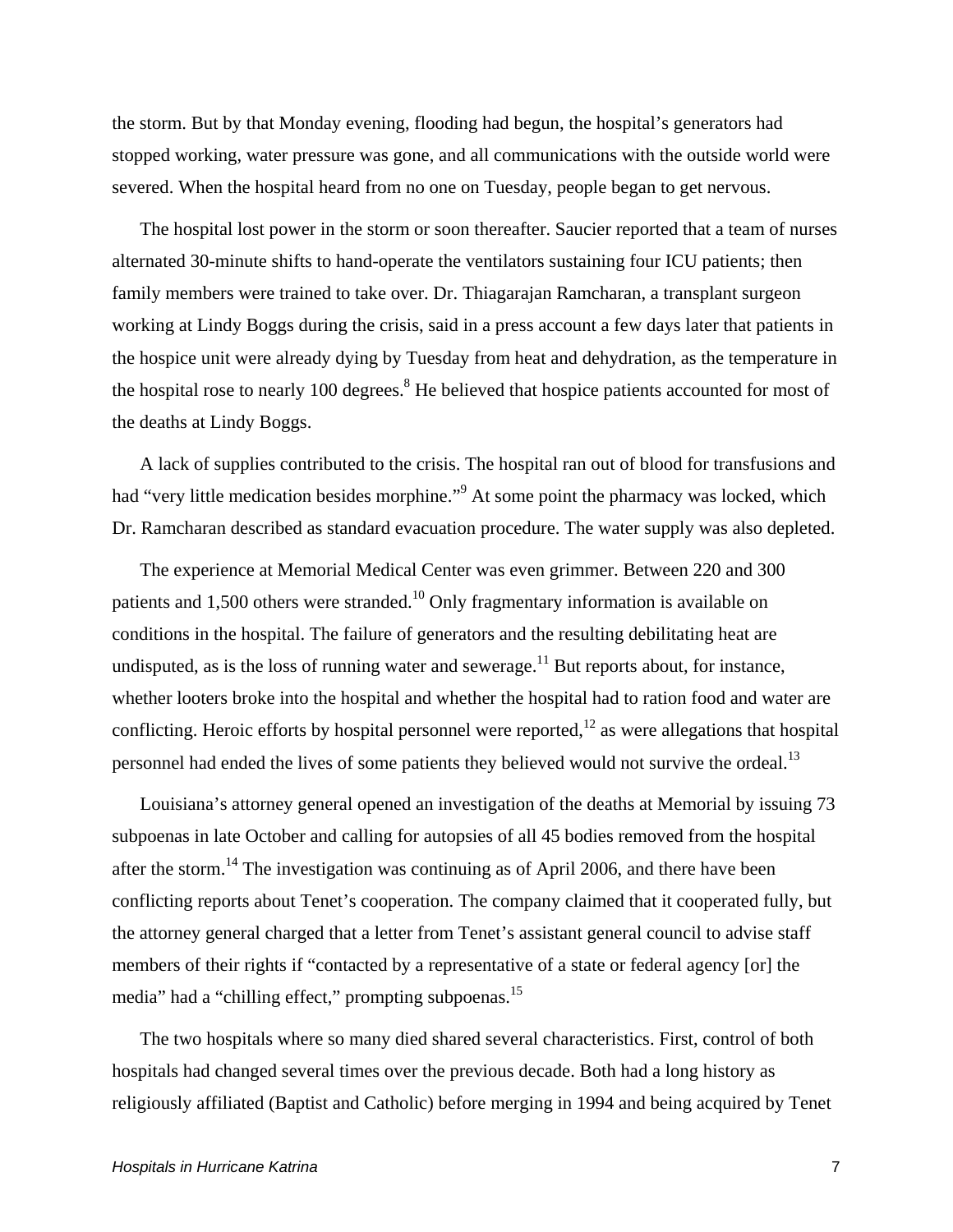in 1995. Tenet had been operating them as separate institutions for little more than a year when Katrina struck.<sup>16</sup> Second, both hospitals contained entities other than traditional medical/surgical units: Lindy Boggs Medical Center had a hospice unit, and Memorial Medical Center had an 82 bed "long term acute care" unit operated by LifeCare Holdings. Who was responsible for the seriously ill patients in the unit may have been unclear. Although the patients were in a Tenet hospital, the company quickly announced that 24 of the patients who had died were "under the care and supervision of LifeCare Holdings and its staff."<sup>17</sup>

On September 6, LifeCare Holdings issued a press release stating that all patients and staff had been evacuated from its units in three hospitals in the New Orleans area and that, although these hospitals had "contributed approximately 12.5% of [the company's] consolidated revenue in the previous six months," the financial impact on the company could not yet be estimated. The deaths of the 24 patients in its unit at Memorial Hospital were not mentioned.

## **The Evacuation**

Options are limited for evacuating patients from hospitals surrounded by floodwater. A few hospitals were accessible by helicopter. To leave other hospitals, patients had to be boated to where ground transportation or a helicopter was available. From there, some patients were transferred directly to another hospital, but many went to triage points on a nearby highway overpass or the Louis Armstrong New Orleans International Airport. The boats, the ambulances, and many of the helicopters could transport only one or two patients at a time, and the round trip could take an hour or more, so the pace of evacuation was excruciatingly slow.

Some stories about the evacuation were almost as disturbing as the events inside the marooned hospitals. The Veterans Affairs (VA) Medical Center and the nearby Tulane University Hospital were relative success stories because they shared a common factor—access to an effective external source of help.

In a published account, critical care nurse Frank Millette described the experience at the VA hospital, which housed 150 patients and about 550 others.<sup>18</sup> By Tuesday morning, the hospital had no running water or air conditioning, temperatures rose well above 100 degrees, and flood damage to the electrical wiring in the basement knocked out the elevators. A distress call to the Veterans Affairs Department in Washington prompted someone to contact the VA Law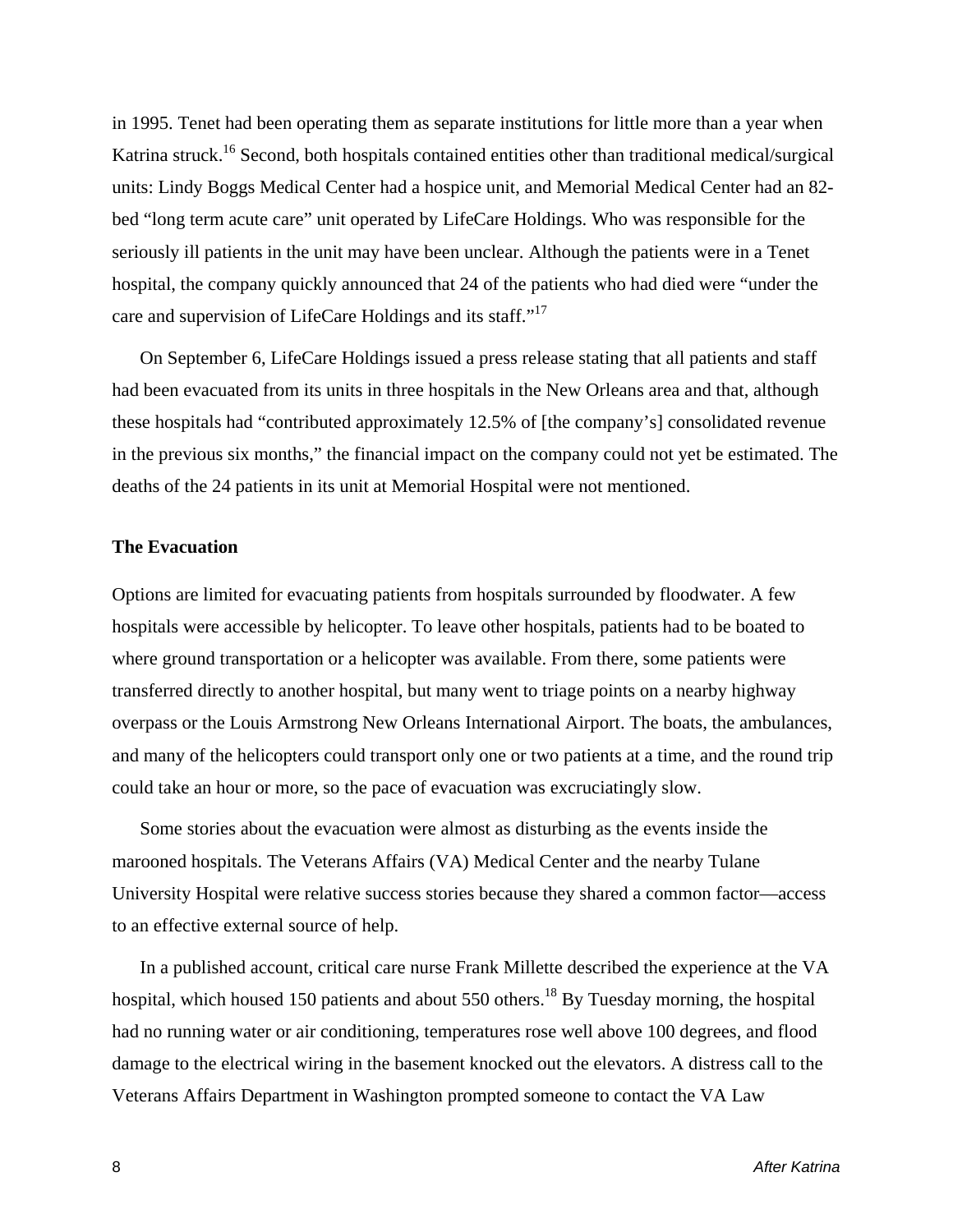Enforcement Training Center in North Little Rock, Arkansas. The center's director, Ron Angel, who had recently returned from Iraq, called upon his colleagues from the Arkansas National Guard. Without higher authorization, 16 national guardsmen and 7 military trucks headed toward New Orleans, arriving at the VA Medical Center at 9:30 Tuesday evening. Putting patients on mattresses in the truck beds for the one-hour trip, the guardsmen began evacuating patients to the airport on Wednesday.<sup>19</sup> The hospital was not completely evacuated until Friday afternoon. Although Millette felt that the hospital had been well taken care of by the federal government,  $20$ elements of the evacuation were clearly ad hoc.

At Tulane University Hospital, officials told us that planning for evacuation began three days before the storm hit. The decision to evacuate was made midafternoon on Tuesday, prompted by the rising waters endangering the generators in the plant facilities area, and by advice from the Louisiana State Office of Emergency Preparedness.<sup>21</sup>

The evacuation from Tulane University Hospital was carried out by helicopters that landed on the roof of its parking garage. Some helicopters were arranged by the hospital through the local company Acadian Ambulance, and some were secured from elsewhere by the hospital's parent organization, HCA (the nation's largest investor-owned hospital company). The company was also instrumental in finding places for patients at other HCA hospitals; the transfer of each patient to a specific hospital was arranged before evacuation. Many other hospitals were not able to make such arrangements.

The evacuation of Tulane University Hospital began on Tuesday and was completed on Friday. It included both 120 patients who had been hospitalized during the storm and another 58 who arrived Sunday evening from the Superdome. Some patients from nearby Charity Hospital were also evacuated from Tulane's roof after they were ferried over by boat. Some controversy ensued over charges that staff from Tulane were evacuated by helicopter before Charity's patients were.<sup>22</sup> The facts surrounding this charge are unclear, but it highlights the importance of clear priorities in evacuations.

The evacuation of Tulane University Hospital was not without its challenges. Since elevators were not functioning, patients had to be carried down stairwells to the second floor of the garage, where they were transported on the back of a truck to the roof for evacuation. Some patients required larger helicopters. Two patients had to be moved with 500-pound heart pumps. Two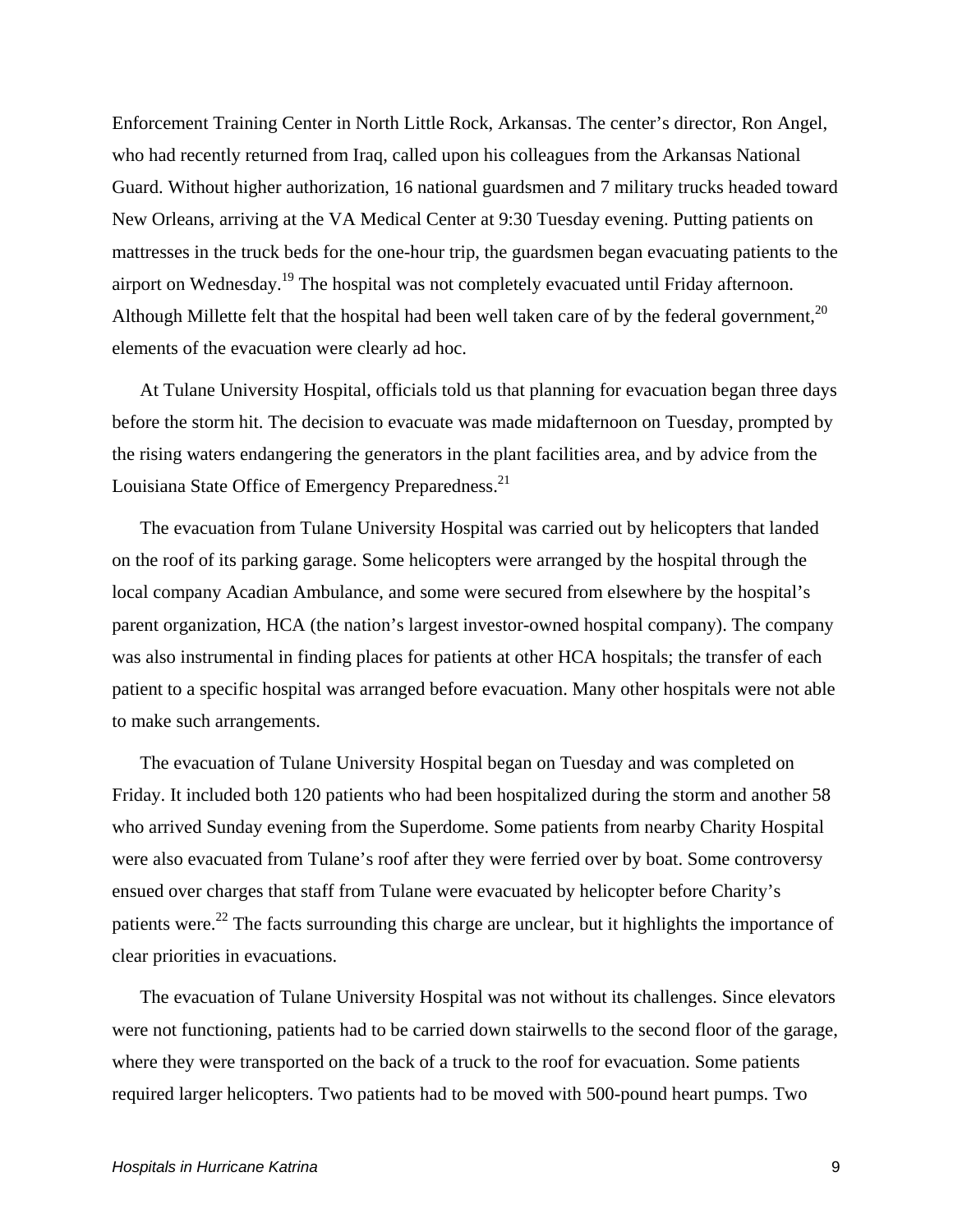others were bariatric surgery patients each weighing more than 600 pounds.<sup>23</sup> Some patients had to be accompanied by a nurse. According to Tulane's CEO, none of their patients died during the evacuation, although two patients who had been moved from Charity Hospital to Tulane died during the evacuation.

Notwithstanding this success, Tulane's management told us that its disaster plan, implemented a few days in advance of the storm, was not referred to during the event and was of little help, in part because the hospital's complete inability to communicate was not anticipated. (However, another hospital's CEO told us that their disaster plan's provisions for food, water, medications, security, and physician care all worked.)

Two factors beyond the staff's hard work and competence seem particularly important in the successful evacuation of Tulane University Hospital. First, the hospital was accessible by helicopter. Second, the hospital had external assistance—its parent company, HCA.

However, a parent company was not enough to ensure success in dealing with the crisis presented by Katrina. The two hospitals with the most deaths, Lindy Boggs Medical Center and Memorial Medical Center, were both owned by Tenet, the nation's second-largest hospital company.

The CEO at Lindy Boggs reported that the hospital lost communications systems early in the crisis. On Tuesday, Thomas Jordan, a neighbor who had waded to the hospital to check on conditions, volunteered to wade to the New Orleans Health Department (three hours through thigh-deep water) to carry news of the increasingly desperate situation in the hospital; on his return he expressed doubt that any response would result because the health department itself seemed to be helpless.<sup>24</sup>

Two boats operated by firemen from Shreveport, Louisiana, arrived at Lindy Boggs Medical Center on Wednesday morning, and the evacuation of the 120 patients began, with patients and families loaded into boats to be ferried a quarter of a mile to a dry berm where they could be airlifted by helicopter. Many patients had been carried down several flights of stairs. Before evacuating patients, doctors had prepared cards for each indicating whether they could walk out on their own ("A") or had medical problems that needed attention ("B"). "C" meant "condition critical"; "C" patients were told by the doctors they would be evacuated first, in accord with hospital policy. But the rescue team brought different priorities, insisting, according to the CEO,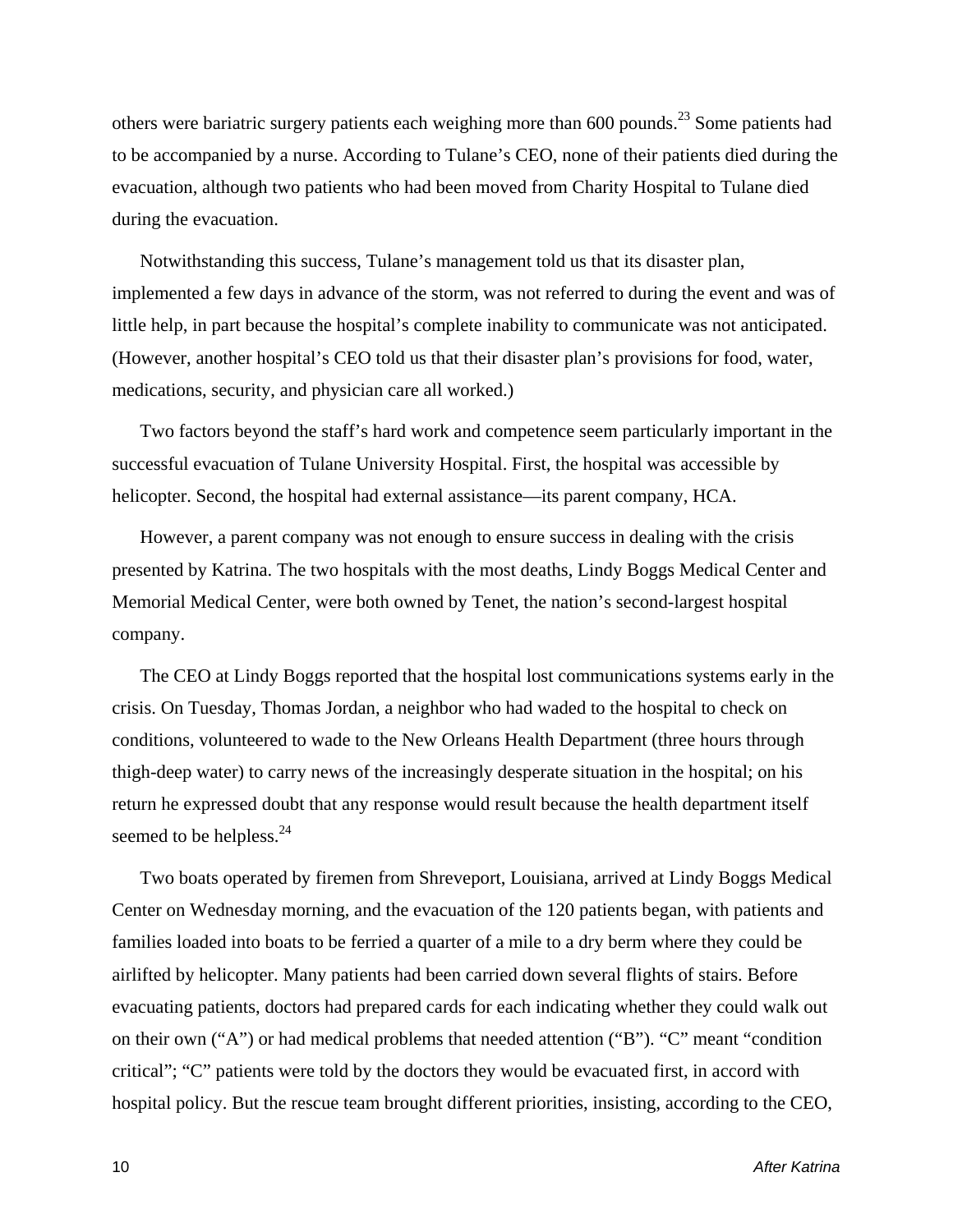that the city was under martial law and women, children, and the most ambulatory patients had to be evacuated first.<sup>25</sup> By day's end, the rescue team was called elsewhere, leaving 30 patients and 80 employees and family members feeling abandoned and worrying that the rescuers might not return.

On Thursday, hospital employees found a boat that they could "borrow" and siphoned gasoline from abandoned cars.<sup>26</sup> Late in the morning, the remaining patients and staff were transported to the berm, in hopes that a helicopter would come, and the evacuation of Lindy Boggs was complete, with at least some of the patients transported by helicopter to an overpass on Interstate 10 for triage and further transportation.<sup>27</sup>

Regarding Memorial Hospital, where so many patients died, the CEO and some health personnel provided details about the evacuation to the *New York Times*. 28 By this account, the CEO sought assistance from Tenet's Dallas offices by e-mail on Tuesday, after the telephones failed. Workers successfully cleared an abandoned helicopter pad on top of the hospital's parking garage, and extension cords from the still-functioning generator provided light to guide pilots. Patients had to be passed through to the hospital garage through a hole in a second-floor maintenance room, transported by vehicle to the parking garage, and then carried up three flights of steps to the landing pad. The first two helicopters that sought to land intended to deliver evacuees *to* the hospital. Some pilots wanted to transport only pregnant women or babies. Boats were also used to ferry patients and 1,800 residents who had taken shelter at the hospital to dry land for further evacuation.

Midday on Wednesday, Memorial's generators failed. On Wednesday evening, with 115 patients still awaiting evacuation, the boats stopped coming. Patients who had been prepared to evacuate had to be brought back in, fed, given fluids, and put onto cots. On Thursday morning, six helicopters chartered by Tenet arrived and the remaining living patients were all evacuated.

At Charity, the most fragile patients—ICU patients—were evacuated first, but press accounts indicate that 28 babies (including 18 in intensive care) were among the last to be evacuated.<sup>29</sup> Among the critically ill patients that had to be evacuated were two from the hospital's prison ward. (Disagreement among staff members was reported about whether these prisoners should be evacuated before other, critically ill patients.)<sup>30</sup> Many details of Charity's experience in trying to evacuate their patients plus some 1,200 other people come to light in interviews with senior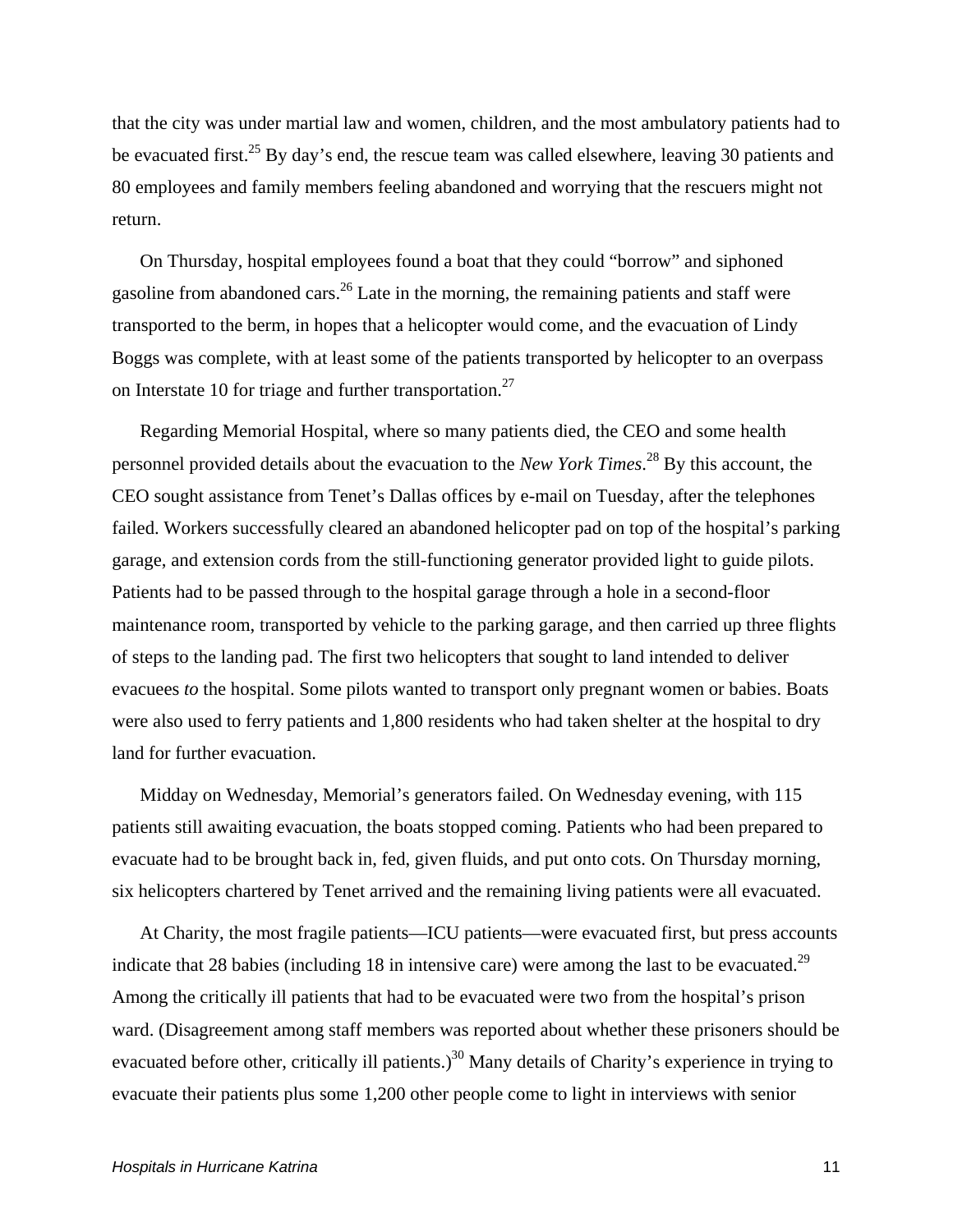officials, including these:

- Telephone communication was spotty.
- No single person or agency could be called for help. Hospital personnel said they had to beg agency by agency for help, since agencies were not coordinated.
- Evacuation plans were not useful because of the flooding, and no one had experience arranging for boats and staging areas.
- Personnel initially had difficulty finding places to send patients, though this was relieved by the availability of other public hospitals in the state.
- Hospital personnel did not know the landing coordinates that helicopter pilots requested.
- There were complications moving bedridden patients, as well as patients on oxygen and IV medications, up and down stairways and in boats.
- Spinal boards needed to move patients down stairwells had to be brought from storage in Baton Rouge.
- A truck high enough to deliver the spinal boards through the flood waters was located but it would not fit on the ramp into the hospital, so personnel hot-wired another truck in the parking garage to complete the delivery.
- Personnel had to make arrangements with the state police to allow the truck through.
- Personnel had to figure out what kinds of buses could be used to move patients.
- Personnel had to triage patients by type, destination, and mode of transportation. For example, ICU patients were evacuated to the triage area at the airport. Ninety psychiatric patients were medicated and sent by bus to a psychiatric hospital in Alexandria, Louisiana.
- Erroneous press accounts of gunfire aimed at helicopters made obtaining help more difficult.

Evacuation was a completely different task at institutions that weren't flooded. Children's Hospital, for example, had to evacuate because the water pressure dropped to zero and the air conditioning failed. Patients were evacuated by ambulances, helicopters, and private cars.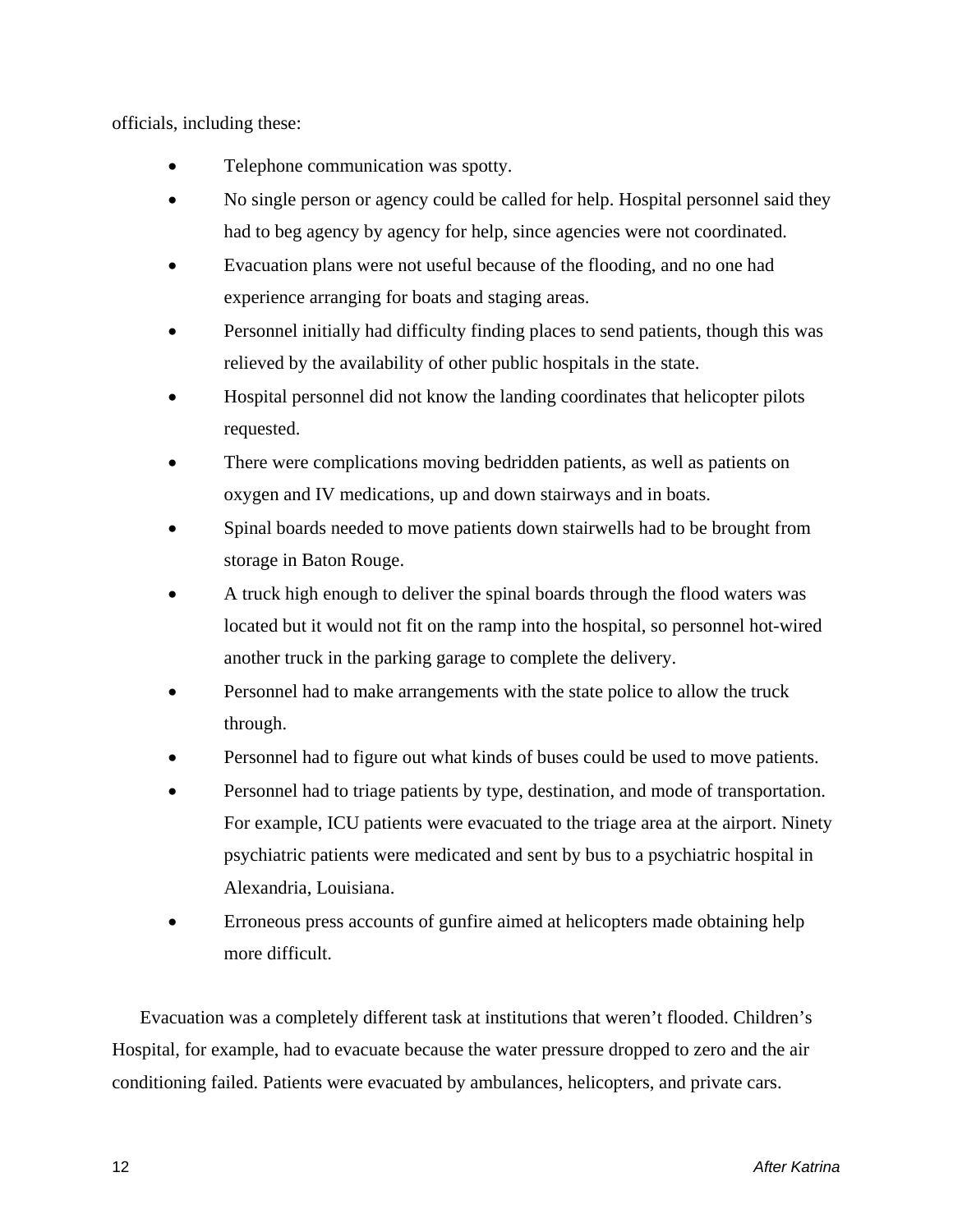Children's Hospital reported no difficulty finding places to transfer patients. In fact, children's hospitals elsewhere offered more help than needed, according to the CEO. Patients were triaged to hospitals (mostly in Kansas and Miami) that had doctors trained to deal with their particular problems. (The Kansas Children's Hospital also flew doctors and nurses to New Orleans.)

#### **Experiences with FEMA and Other Authorities**

Several of our interviews with hospital officials, most of whom would talk only off the record, concerned negative experiences with FEMA or the authorities controlling access to the city. One hospital successfully requested supplies from its corporate headquarters, only to have them confiscated by FEMA before they reached the hospital. Authorities turned back ambulances that had been arranged by another hospital. Another interviewee charged FEMA with diverting a shipment of fuel that had been arranged for by a hospital whose generators had run out. After one organization experienced difficulty getting supply trucks into the city, they downloaded a logo from the state police web site and fashioned authorization letters that got the trucks past the police barricades blocking the city. Methodist Hospital reported that supplies sent by its corporate parent were confiscated by FEMA at the airport; thereafter, the company sent food, water, and diesel fuel to Lafayette (130 miles from New Orleans) then had them transported to the hospital by helicopter, while also evacuating some of the most seriously ill patients.<sup>31</sup>

There were also other accounts of negative experiences with FEMA. One official we interviewed reported that FEMA replaced some patients' hospital bracelets with FEMA ID bracelets, which made tracing transferred patients difficult. Another hospital reported that it had called the police, National Guard, and FEMA when alarming rumors about gang looting made staff feel vulnerable; no one came.

#### **Lessons from Hospitals' Experiences in Katrina**

Many of the most important lessons of Katrina are not peculiar to hospitals. The congressional and White House reports, for example, emphasize the need for better advance planning, better communications, more rapid deployment of resources, and better coordination.<sup>32</sup> The experiences of New Orleans' hospitals affirm these conclusions, and the failure of communication modes exacerbated all the hospitals' other problems. But hospitals (and nursing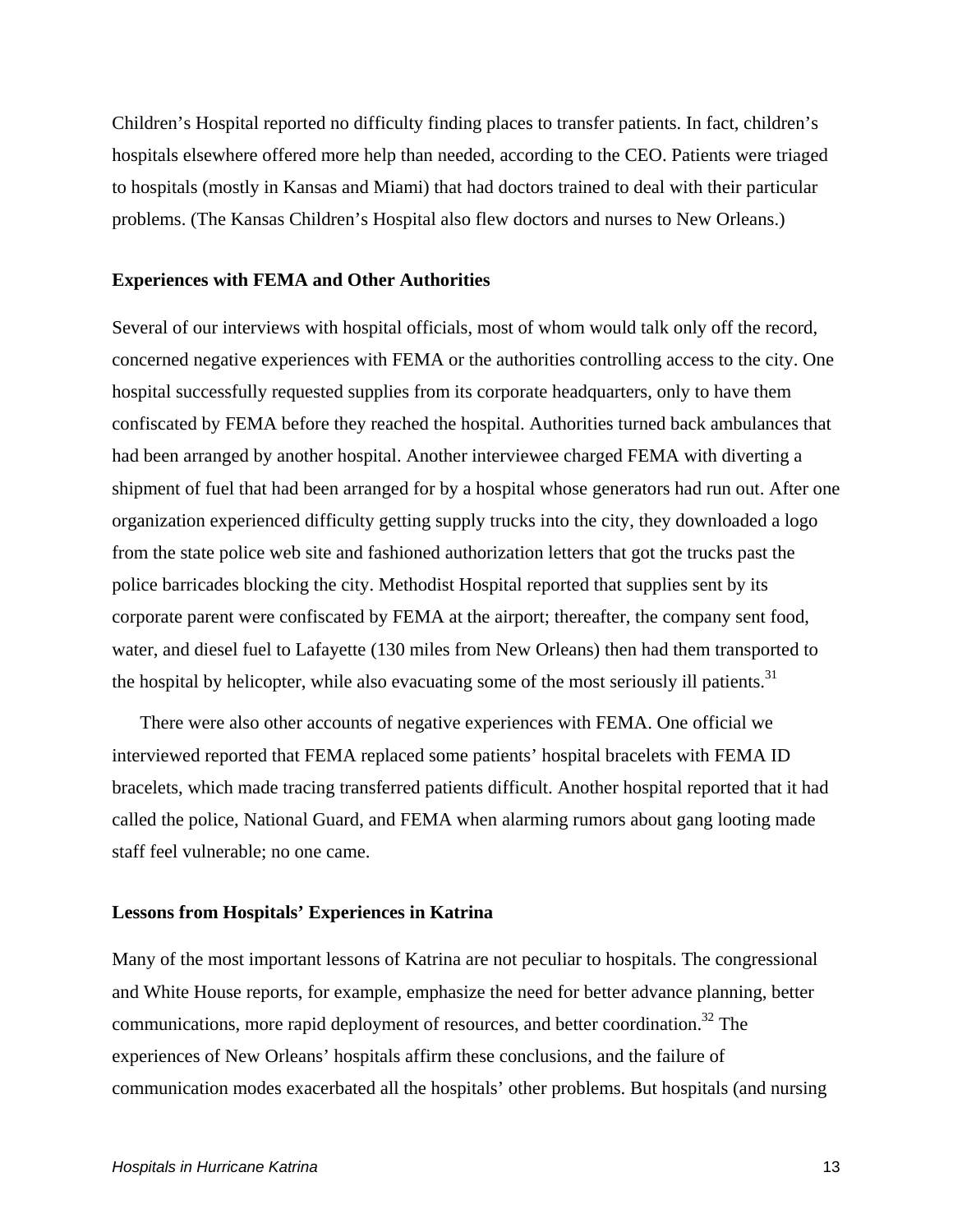homes) present distinctive and difficult challenges in a community-wide disaster. No other facilities house such large concentrations of people who cannot meet their own needs, who may require ongoing life support, and who cannot manage their own evacuation. Yet, officials at several hospitals spoke of feeling abandoned in the wake of Katrina.

## **Lessons from Hurricane Katrina**

#### *The Possibility of Advance Evacuation*

In considering the human misery and tragedy in urban hospitals in the wake of Katrina, should hospitals be evacuated in advance of predicted disasters? Future circumstances may well warrant advance evacuation. Yet, the calculus for whether to evacuate is complex, involving the cost and risk of evacuation, the certainty and anticipated severity of the event, and the time available for action.

Certainly, calls for mandatory evacuation of a metropolitan area should not automatically exclude hospitals. (One hospital CEO told us that the mayor's exclusion of hospitals from his evacuation order created "emotional pressure" to stay behind as the city emptied.) At the same time, a general policy of moving hospitalized patients any time the authorities recommend evacuating a metropolitan area seems unwise. Buildings such as hospitals can withstand events that would severely damage or destroy smaller buildings. Moreover, the evacuation of large numbers of severely ill patients will always be difficult, dangerous, and costly in both economic and human terms. When disaster threatens, its severity and location will be uncertain and, when a city's entire population seeks to evacuate, fierce competition will arise for such scarce resources as emergency personnel, vehicles, and highway space. The possibility of adverse consequences for an evacuation that proves unnecessary must also be considered, since transferring fragile patients is difficult and risky.

We described the experience of St. Charles Parish Hospital, which did evacuate in advance of the storm. Except for the handful of patients who were transported by ambulance with a police escort, patients transported by bus (starting from 20 miles west of New Orleans) became ensnared in traffic and rode out the storm in an emergency shelter established for medically needy patients 120 miles from their hospital and adjacent to a full-service hospital. Use of this shelter was coordinated by the St. Charles Parish Emergency Operations Center and the State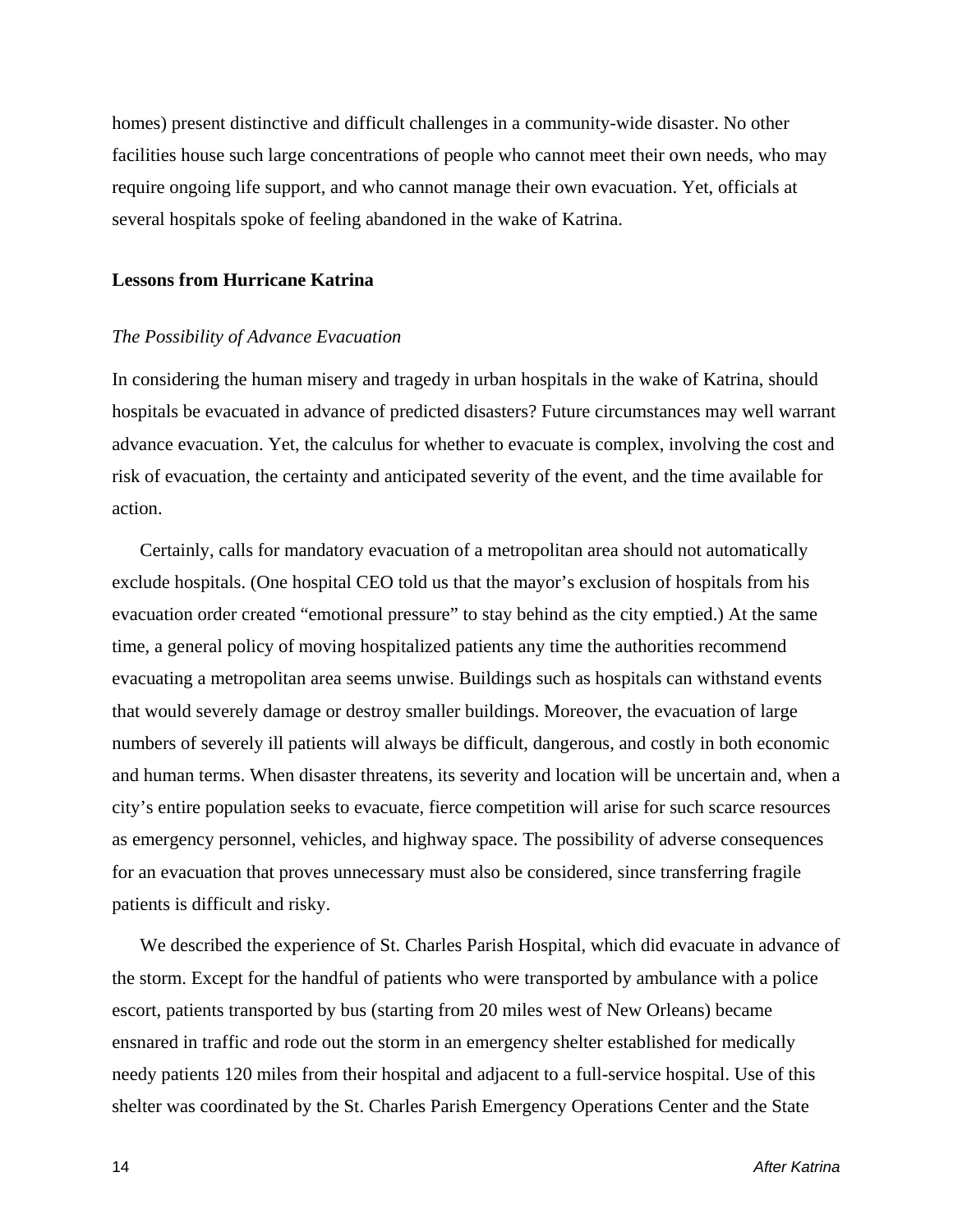Department of Emergency Medical Services. None of this hospital's patients died in the ordeal. In retrospect, hospital personnel believed that evacuation had been the correct decision and regretted not leaving earlier.

Advance evacuation of patients involves complex tradeoffs between certainty about the location and severity of the disaster and the amount of time needed to transport people with challenging needs. Clearly, sirens and lights and police escorts facilitate the process once gridlock has set in. And gridlock seems certain, even when multilane highways are converted to one-way arteries away from the city (the so-called contra-flow scheme used in the pre-Katrina evacuation). Dedicating a lane for people with special needs (e.g., hospital patients) is an idea that deserves consideration, but many practical difficulties would need to be solved.

Thus, even though it is difficult to imagine a more disorderly and dangerous process than the evacuation of hospitals *after* Katrina, it should be assumed for planning purposes that during most catastrophic events, many affected hospitals will not evacuate in advance.

## *Improved Planning*

Hurricane Katrina showed that hospitals' advance planning had been inadequate in several respects. First, planning was left to individual hospitals, though the disaster was areawide. Advance arrangements (e.g., contracting with an ambulance company) may be inadequate if multiple facilities must be evacuated simultaneously. Clearly, hospitals must be a major part of *areawide* disaster and evacuation planning.

Second, disaster plans before Katrina implicitly assumed that hospitals (and other large buildings, such as hotels and office buildings) could withstand a hurricane. The New Orleans emergency preparedness plan, for example, included instructions for nursing homes but nothing for hospitals. Although the assumption that hospitals would not be destroyed proved to be correct, their vulnerability to the secondary consequences of the storm was not anticipated either by governmental officials or by hospitals themselves. (One hospital CEO told us that its disaster plan was not helpful because it did not include evacuation procedures and had no provision for a command center.) Katrina showed that hospitals depend heavily on citywide infrastructure electrical power, communications, water, security, and transportation—that can be disrupted by an areawide disaster. As described here, it was the combined loss of essential infrastructure and utilities that put hospitals and their patients into such perilous circumstances. Disaster planning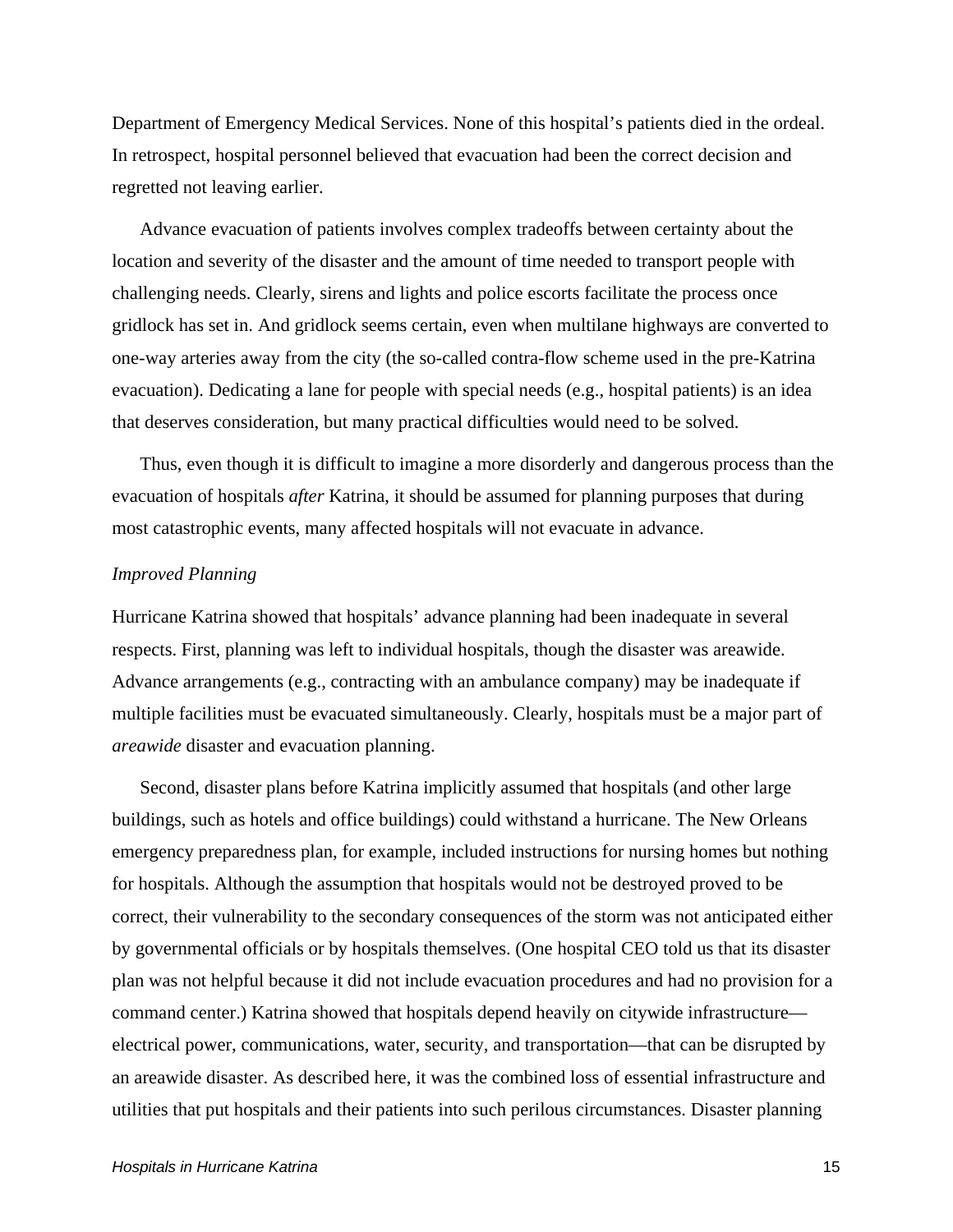for hospitals must incorporate the possible loss of essential infrastructure.

More particularly, special attention must be devoted in disaster plans to the possibility that hospitals (and other facilities with custodial responsibility for people) will need to evacuate their charges. In locales vulnerable to flooding, this possibility must be considered both in facility design and in contingency planning for evacuation. It is now obvious, for example, that generators should not be vulnerable to predictable contingencies and that plans for refueling should be in place. Indeed, the generators' failure, for reasons that seemed to vary from institution to institution, is one of the most striking and disappointing parts of the post-Katrina experience.

Even with better planning, however, under similar circumstances, some hospitals will likely have to care for at least some patients for several days. During Katrina, in hospitals that lacked power, surgery was done, babies were born, and severely ill patients received care. But hospitals were unprepared for the loss of essential services and shortages of food, water, and supplies. Delivery of supplies stopped before the storm hit. Thereafter, ordinary deliveries were completely disrupted and in some instances, authorities diverted supplies en route. Hospitals are not ordinarily prepared to be self-sufficient for a week. Authorities assisting after a disaster must recognize and accord priority to hospitals' need for supplies.

## *The Challenges of Evacuating Patients*

Hospitals' experiences with evacuation contained important lessons for the future. Among the lessons gleaned from firsthand experience with Katrina are these:

- 1. Evacuating a hospital is very different from evacuating a similar-sized hotel or apartment building. Many patients have special requirements for both transportation and an appropriate destination. Patients who require artificial life support or who are immobilized (e.g., in traction) pose particular problems. Challenges posed by bariatric surgery patients were mentioned by officials at several hospitals. (One patient was evacuated from a second-story window into a boat.) Some patients panic or become agitated or disoriented.
- 2. External coordination is essential, as hospital evacuation is logistically complex. Solutions to hospitals' problems cross agency lines and require assets for which there will be competing demands. After Katrina, some hospitals needed supplies or equipment to be able to evacuate patients. Destinations had to be identified and transportation arranged. Hospital officials had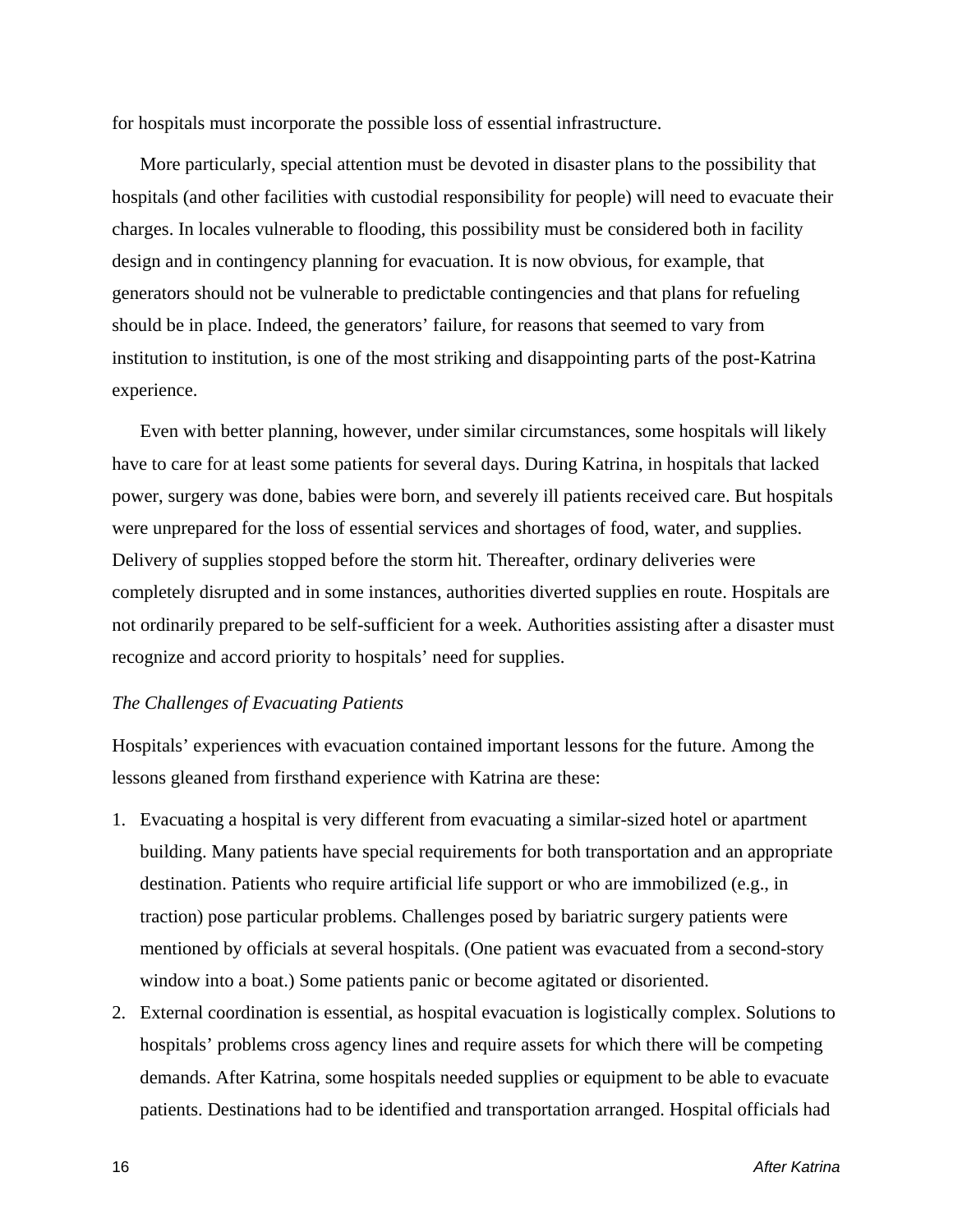to make these complex arrangements themselves under the most adverse conditions. Some supplies or transportation arranged by hospitals were diverted by authorities for use elsewhere. Clearly, when large numbers of patients must be evacuated—particularly in chaotic situations in which communications have been disrupted—hospital personnel are not well situated to coordinate necessary services.

- 3. Suitable destinations must be identified for patients who are to be evacuated, particularly those who have critical care needs. Such arrangements could be planned in advance. (One hospital CEO suggested that undamaged hospitals in a disaster-hit region be required to accept evacuated patients.) Before Katrina struck, some hospitals could not find another hospital to accept their patients. At least one hospital stopped evacuating its patients after learning that they were being transported to a triage location with little capacity for patient care. Thereafter, the hospital decided to release patients only on helicopters that would take them to a hospital on the other side of Lake Pontchartrain.
- 4. Evacuated patients must be accompanied by their medical records. In the post-Katrina evacuation, some patients were separated from their records, so the receiving hospitals did not have vital information about their diagnoses, medical history, medications, and so on, and not all patients could supply it themselves. As use of electronic health records grows, similar circumstances (e.g., the need to evacuate patients from institutions that have lost power) should be considered to insure records are available after evacuation.
- 5. A system for tracking evacuees is essential, particularly since some patients, including newborns and Alzheimer's patients, were separated from their families. Some patients were transported more than once. Some hospital officials expressed concern that they did not know where their patients had been taken. One hospital CEO told us that three months after the storm, the staff still couldn't locate some patients who had been evacuated.
- 6. That many patients had family members with them was both a boon and a complication. Family members performed services ranging from fanning patients in the extreme heat to hand-pumping oxygen. But many family members wanted to be evacuated along with their relatives, which complicated the situation. At one hospital, a family member became extremely agitated when her mother was evacuated without her, leading the CEO to fear that a riot might break out.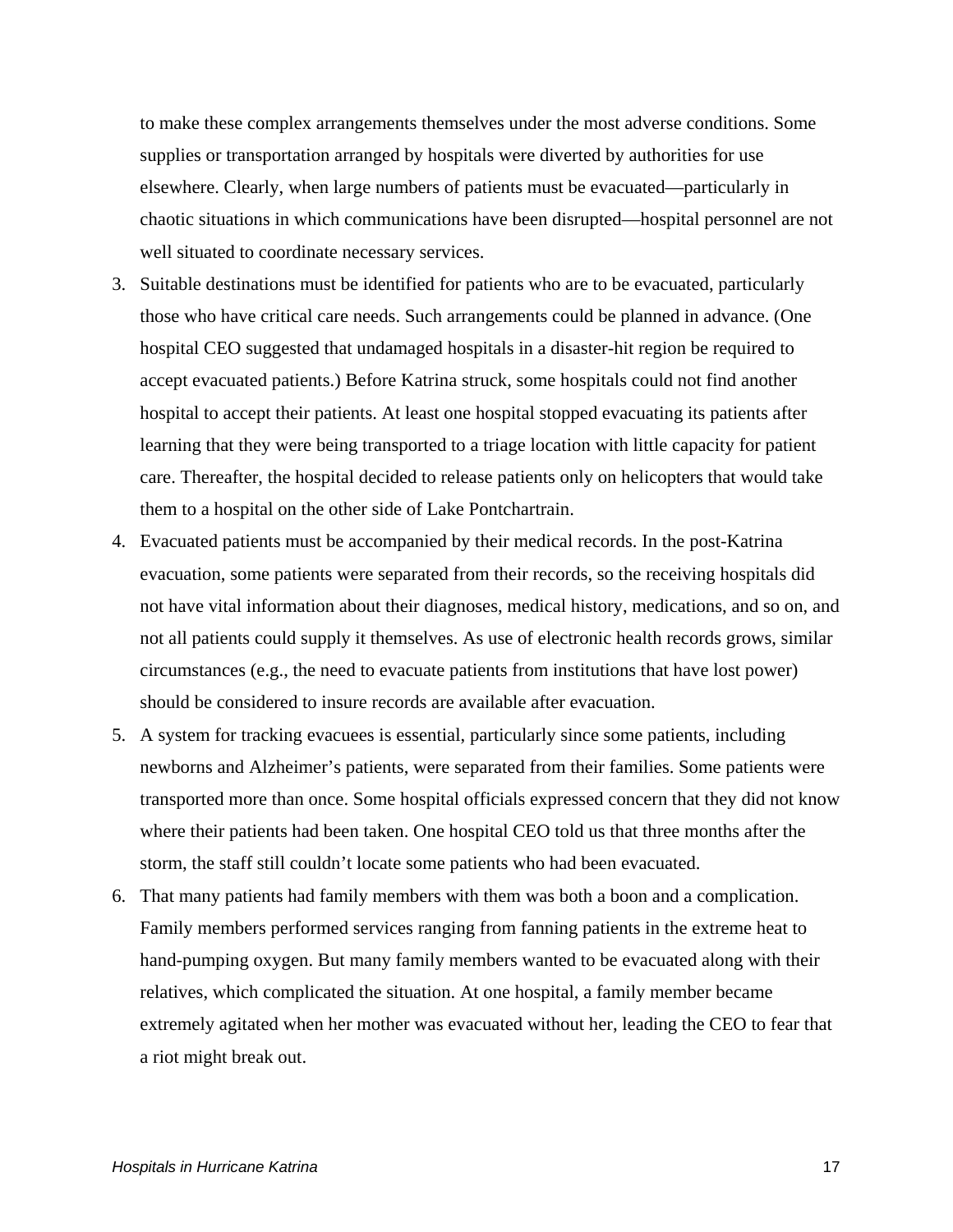- 7. More generally, it must be recognized that in a crisis, hospitals become magnets for people who want to help or who are seeking refuge. The presence of hundreds of extra people created a significant management problem for hospital officials and exacerbated many of the difficulties faced by hospital staff. These people, too, needed food, water, and plumbing facilities. The newcomers were disruptive in some cases and added to the evacuation challenge. Some hospital executives concluded that, if ever again faced with similar circumstances, they would refuse to shelter family and pets. In any event, decisions should be made in advance about how a possible influx of refugees will be handled.
- 8. Advance agreement is needed among key parties about which patients will be evacuated first. As we have described, several disputes developed over priorities in the days after Katrina. There was disagreement, for example, over whether the sickest patients or those more likely to survive should be evacuated first. There is also a need to decide on the circumstances under which patients (including infants and demented elderly patients) will be separated from attendant family members.
- 9. A disaster creates special security problems for hospitals. In the wake of Katrina, hospital officials mentioned several security problems, including protecting hospital supplies (e.g., particular drugs), controlling refugees or patients' relatives, and even protecting space in the garage (many people saw hospital garages as places their automobiles might be safe from the storm). From Touro Infirmary, where half the 240 patients were evacuated by ground, buses, cars, and vans left in caravans under police guard for patients' safety.

From the interviews and the published accounts of hospitals' experience after Katrina, we want to draw one final lesson pertaining to institutions responsible for people who cannot take care of themselves. Notwithstanding the unresolved allegations of criminal neglect at several nursing homes and hospitals where multiple deaths occurred, there were countless accounts of staff members and volunteers doing extraordinary things under extremely difficult circumstances. It should be recognized, not taken for granted, that many staff members went to the hospital when the city was ordered evacuated, worked day after day until they were exhausted, and improvised with enormous creativity when equipment failed or supplies were depleted.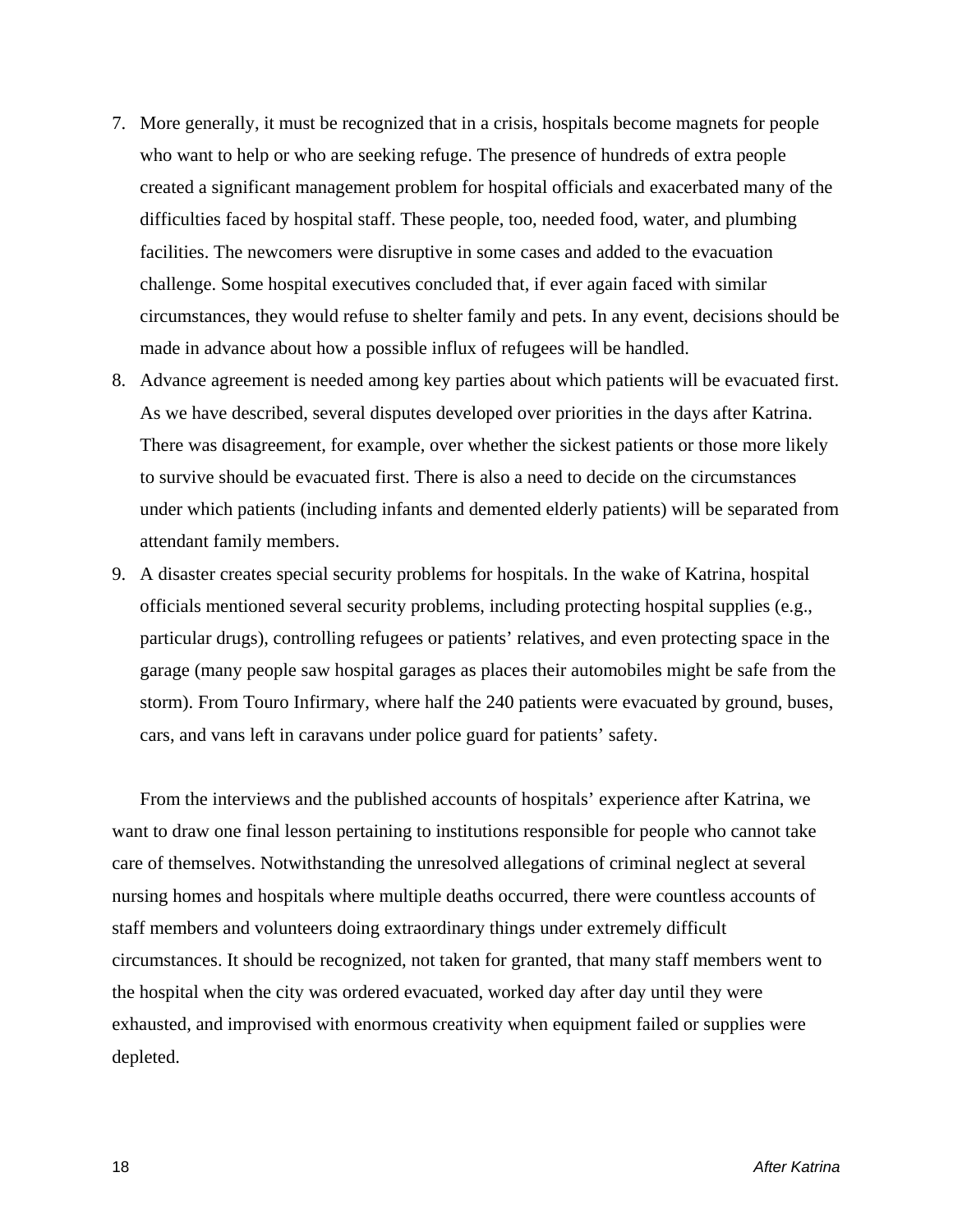### **Conclusion**

The story of New Orleans' hospitals in the days after Hurricane Katrina is a reminder of their vital importance and of the deep sense of responsibility shared by the people who work there. It is a story of both success and failure under unthinkably terrible conditions. Shortcomings in planning can be laid at the feet of almost all the hospitals, but these pale in comparison to the failures of public authorities to understand what flooding would do to hospitals and to respond quickly and effectively to the conditions at hand. But the way hospitals dealt with adversity is a part of the Katrina experience that must be remembered for the future.

#### **Notes**

1. This estimate is based on information assembled during the crisis by the Louisiana Hospital Association.

2. This information is from an Excel spreadsheet by the Louisiana Hospital Association, "Hurricane Katrina Evacuation Report," compiled between August 31 and September 2, 2005.

3. Robert Davis. 2005. "Hope Turns to Anguish at Intensive-Care Unit." *USA Today*, September 16.

4. This account is based on a telephone interview with Karen Guillot, St. Charles Parish Hospital's COO, and Denise North, its director of nursing, on April 17, 2006.

5. The exceptions were those who had been admitted to the hospital in Lafayette and several who were transferred to a nursing home in Mansfield.

6. Marsha Schuler. 2006. "State Probes 13 Nursing Homes, 4 Hospitals." *The Advocate* (Baton Rouge, LA), September 29; Kevin Johnson. 2006. "Grand Jury to Probe Hospitals." *USA Today*, January 15.

7. Joseph A. Parker. 2005. "A Story You Probably Haven't Heard." *GHA Today*, XLIX (5), November, p. 11. (A publication of the Georgia Hospital Association.)

8. Davis (2005).

9. Davis (2005).

10. The low number comes from the information compiled by the LHA during the hurricane; the high number comes from a press account two weeks later, based on a national guardsman's report that 270 patients were evacuated. Steve Ritea. 2005. "Hospital Staff Fought to Save Dying Patients; 45 Bodies Protected from Water, Looters." *New Orleans Times-Picayune*, September 13, p. A-06.

11. Sewell Chan and Gardiner Harris. 2005. "Hurricane and Floods Overwhelmed Hospitals." *New York Times*, September 14.

12. Ritea (2005).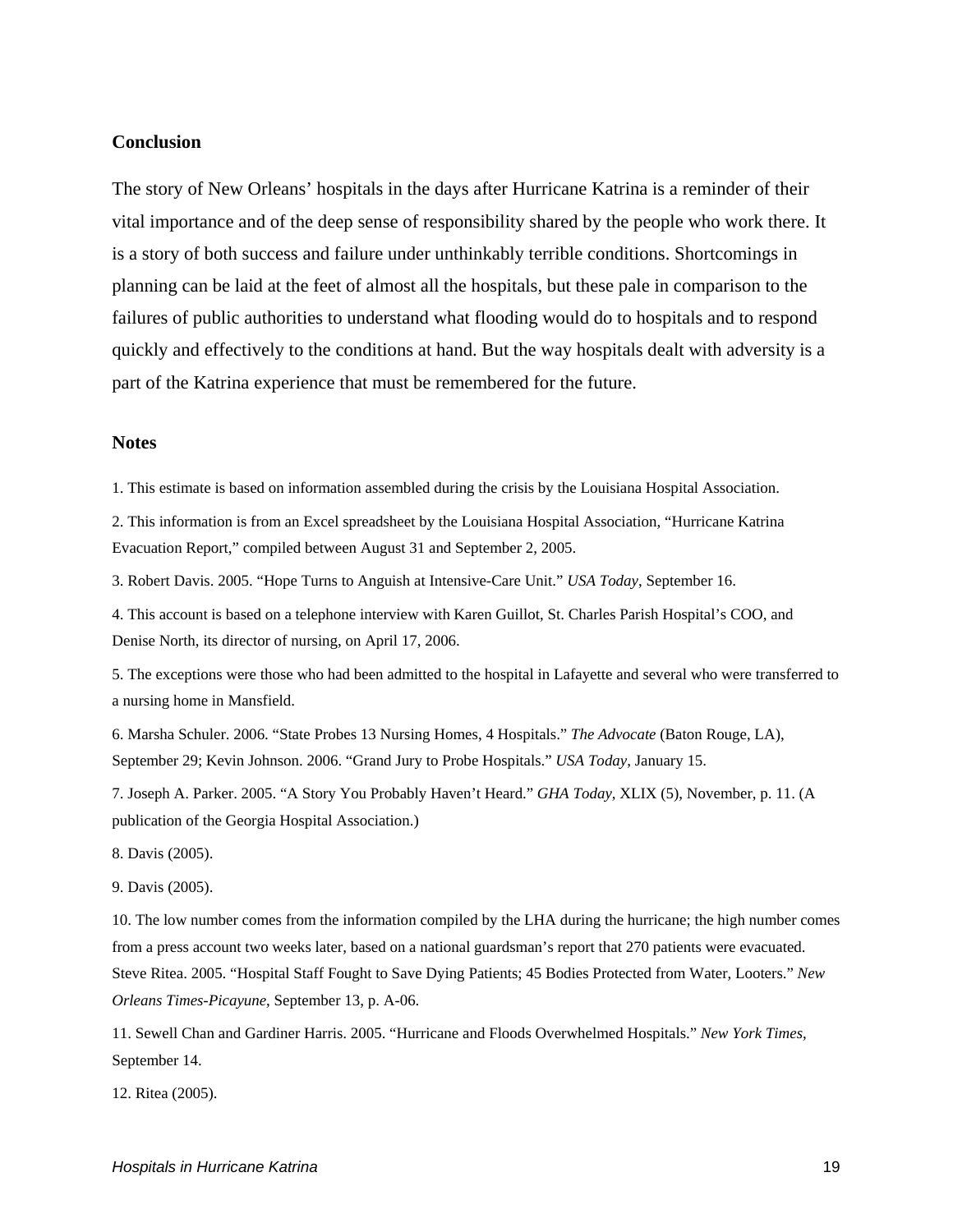13. Manuel Roig-Frazia and Ceci Conolly. 2006. "La. Investigates Allegations of Euthanasia at Hospital." *Washington Post*, October 15, p. A3; Carrie Kahn. 2006. "New Orleans Hospital Staff Discussed Mercy Killings." National Public Radio, February 17. http://www.npr.org/templates/story/story.php?storyId=5219917. (Accessed March 15, 2006.)

14. Drew Griffin and Kathleen Johnson. 2005. "Dozens Subpoenaed in Hospital Deaths." CNN.com, October 26.

15. Griffin and Johnson (2005).

16. Tenet Healthcare. 2004. "Tenet Louisiana Announces Split of Memorial Medical Center Campuses." Press release, June 1.

17. Tenet Healthcare. 2005. "Tenet Comments on Search of New Orleans Hospital Campus." Press release, October 2.

18. Penelope McClenny. 2005. "VA Medical Center 'Was the Lucky One'." *Mobile* (AL) *Register*, September 26.

19. Fifteen critically ill patients were reportedly transported to a heliport at the Superdome from where they were evacuated Tuesday. Another 55 people were evacuated by the same route on Thursday.

20. He said, "We were lucky in that we were under the wing of the federal government."

21. This was the only hospital official we interviewed who mentioned this agency as part of the decision to evacuate.

22. Todd Sloan. 2005. "The Real Lessons of New Orleans." *Modern Healthcare*, September 26, p. 22.

23. Officials at another hospital told of the staff using sheets to carry five patients who each weighed more than 500 pounds up stairs to their hospital's roof for evacuation by helicopter.

24. Doug MacCash. 2005. "Bootless Paramedic Wades Miles to Give Generator to Hospital." *New Orleans Times-Picayune*, September 26, p. B1. Jordan subsequently brought a generator from his home to the hospital, whose generators had all failed.

25. Parker (2005).

26. Davis (2005).

27. Tony Plohetski. 2005. "Austin Medics See 30 Victims an Hour." *Austin* (TX) *American-Statesman*, September 2, p. A1.

28. Chan and Harris (2005).

29. Chan and Harris (2005).

30. "Mayhem Hampering Hospital Evacuations." CNN.com, August 31, 2005.

31. Bob Herbert. 2005. "Sick and Abandoned." *New York Times*, September 15.

32. Select Bipartisan Committee. 2006. A Failure of Initiative: Final Report of the Select Bipartisan Committee to Investigate the Preparation for and Response to Hurricane Katrina. Washington, DC: U.S. Government Printing Office; The White House. 2006. The Federal Response to Hurricane Katrina: Lessons Learned. Washington, DC: The White House.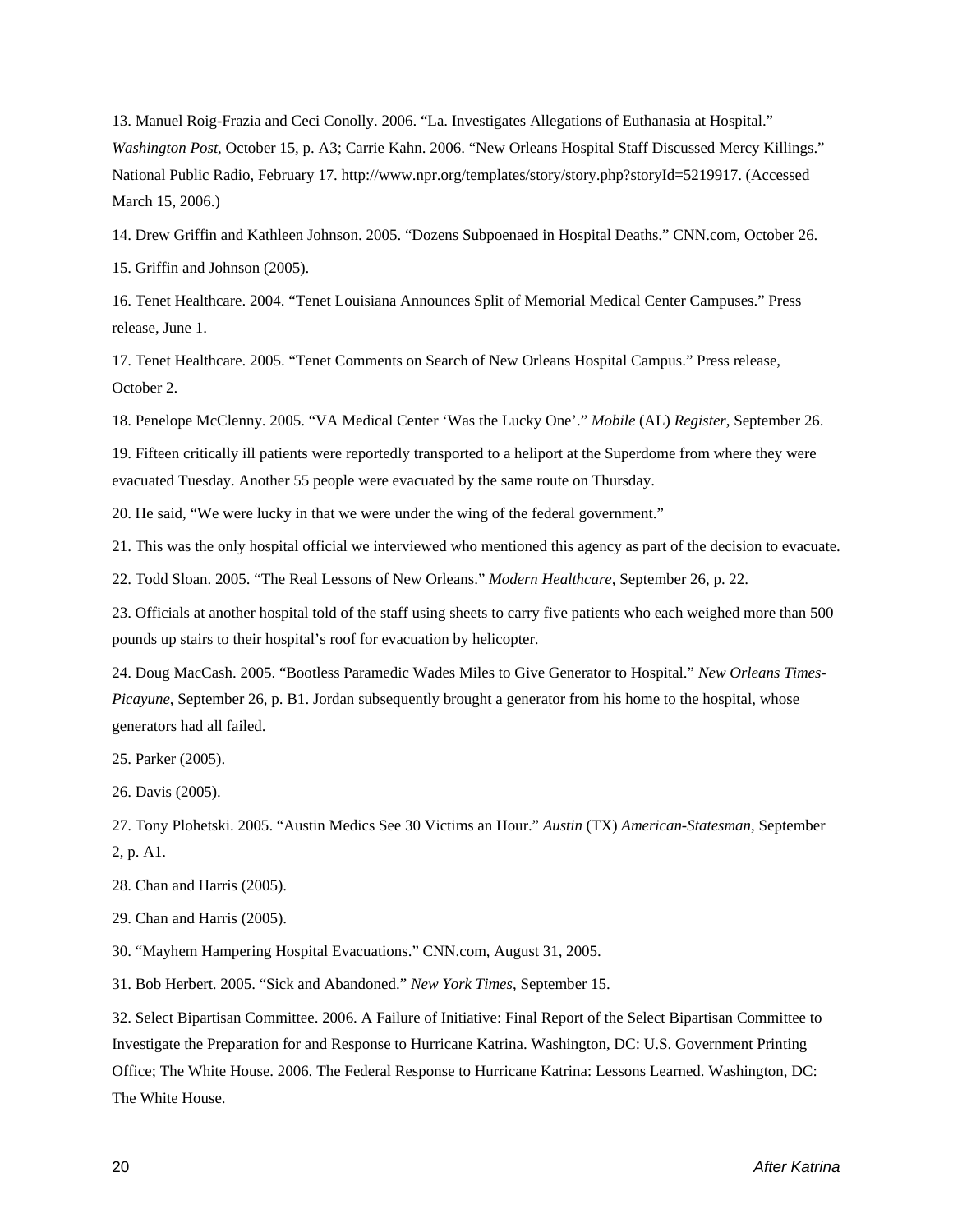## **About the Authors**

**Bradford H. Gray, Ph.D.**, is a principal research associate in the Urban Institute's Health Policy Center and the editor of the *Milbank Quarterly*, a journal of health policy and population health. His research focuses on nonprofit and for-profit health care and on racial/ethnic disparities in health services. In collaboration with Mark Schlesinger of Yale School of Medicine, he is working on a book on hospital ownership form and the goals of health policy.

**Kathy Hebert, M.D., M.M.M., M.P.H.**, is a Robert Wood Johnson Health Policy fellow, serving on the staff of the Senate Subcommittee on Bioterrorism and Public Health Preparedness. She is the director of cardiology at Leonard J. Chabert Medical Center in Houma, Louisiana, and is a clinical associate professor of medicine at the LSU–New Orleans School of Medicine. Her research focuses on health services outcomes and quality of care for the indigent uninsured and underinsured cardiology population in Louisiana.